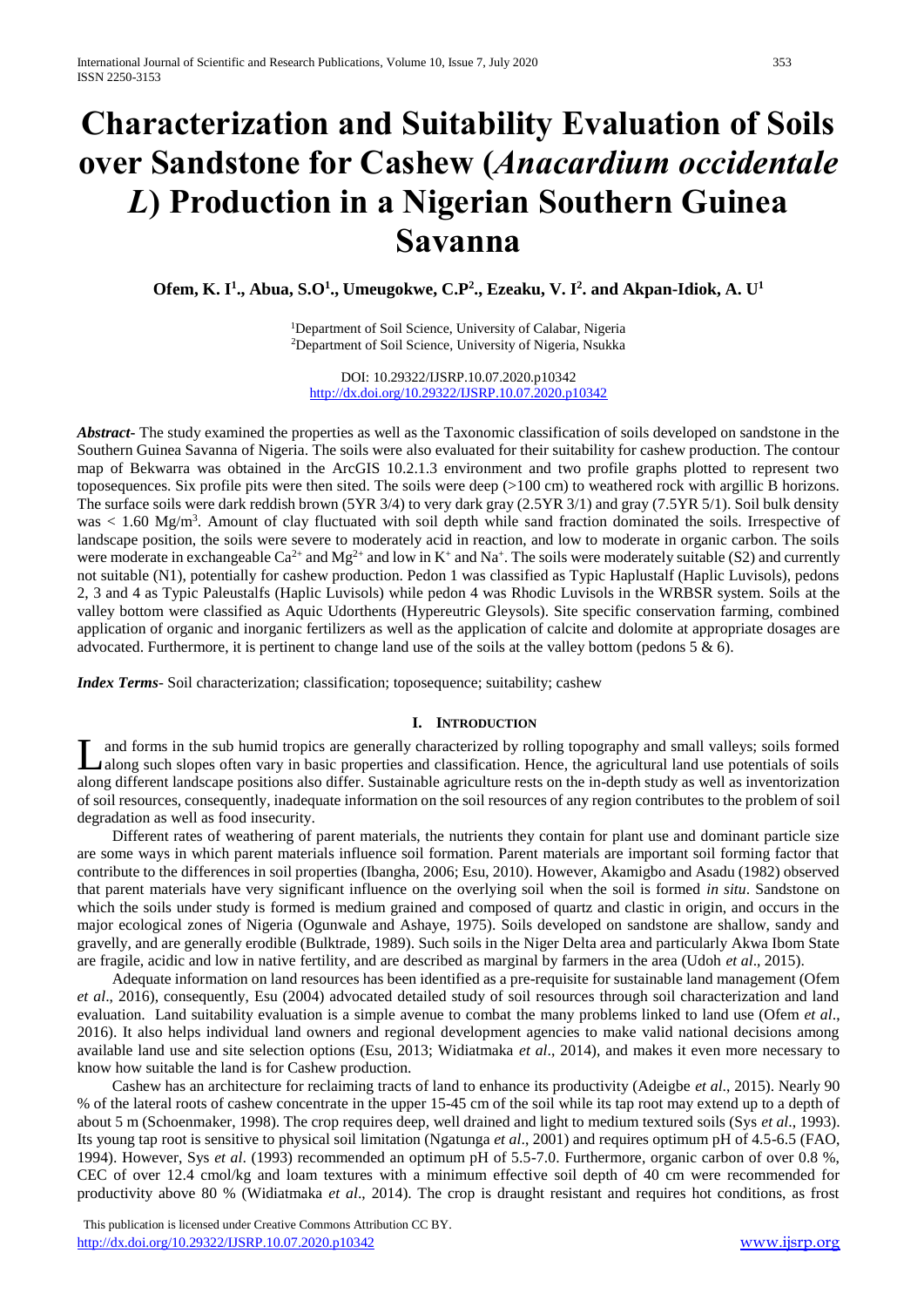conditions may result in black nuts or rots (Sys *et al*. (1993). Consequently, cashew productivity decreases with higher rainfall.

 Economically, cashew nut accounts for 7-8 % of non-oil export earnings in Nigeria with an estimated USD 25-35 million per year (Nugawela & Oroch, 2005). Production increased from 30,000 in 1990 to 836,500 MT in 2012 (FAOSTAT, 2013). Majority of such export quality come from the eastern and western Nigeria (Adeigbe *et al*., 2015). Nigeria was ranked second in the world, next to only Vietnam and first in Africa in 2010, 2011 and 2012 with production estimated at 650000, 813023 and 835500 MT, respectively (Ogunsinan & Lucas, 2008 & FAOSTAT, 2013). Since 2014, cashew has become the second main cash crop in west Africa behind cocoa and ahead of cotton, rubber, palm oil or banana (Nitidae, 2019). In 2018, 250,000 MT was produced in Nigeria from an area of 755,000 ha (Nitidae, 2019).

 The agricultural potentials of the soils have not been fully harnessed due to scanty recent research on the soils; hence the adoption of wrong land management methods and land use types by the farmers who are either not exposed to relevant information regarding the soils they intend to cultivate or such information are too cumbersome for their understanding. This has resulted in underutilization and degradation of the soils as they are often not used for what their characteristics match for. It is therefore apt to study the soils in order to bridge the gap in soil resource information and also expand on their agricultural use options through suitability evaluation for cashew production. Although the soils have been adjudged to be low in fertility status (Udoh *et al*., 2015), oil palm, cashew, rice and maize as well as cassava, sorghum and yam have been found to have comparative advantage over other crops. This study is therefore saddled with the responsibility of characterizing and taxonomically classifying the soils based on the criteria of USDA and correlating same with the World Reference Base for Soil Resources System. Suitability evaluation of the land will also be carried out to ascertain its fitness and possible consideration for intensive and commercial production of cashew.

#### **II. MATERIALS AND METHOD**

#### **Environment of study area**

 The study was sited in Bekwarra Local Government Area (LGA) of Northern Cross River State. It lies in the southern guinea savanna of Nigeria with patches of rainforest and located between longitudes  $4^{\circ}21'$  and  $6^{\circ}45'E$ , and latitudes  $7^{\circ}15'$ and 9°28'N. It is bounded to the North by Vandikyia in Benue State and to the East by Obudu cattle ranch. Soils in the area are developed on sedimentary formation which constitutes fine grained sandstone, shales and siltstone with local occurrences of limestone (Bulktrade, 1989). The study area varies between level to nearly level and gently undulating local relief with pronounce hills. Rainfall varies between 1251.4 and 3347.8 mm/annum while range of 22.96-33.75 °C characterizes temperature in the area (Sambo *et al*. 2016). Mean relative humidity was reported as 72.14 % while evaporation rate had mean value of 2.24 mm/day and range of 1.8-2.8 mm/day. The area is dominated by grass species like; *Andropogon spp*., *Imperata cylindrical*, *Combretum spp*., *Panicum maximum* and tree species like *Elaeis guineensis*, *Bukrea Africana*, *Gmelina aborea*, and *Anacardium occidentale*.

#### **Field studies**

 The contour map of Bekwarra was obtained in the ArcGIS 10.2.1.3 environment. Considering the distribution of elevations on the contours, topo-positions were identified and two profile graphs plotted to represent two toposequences. Each toposequence was located in Anyikang and Ibiaragiri (Fig. 1). These are major agrarian communities in Bekwarra LGA. These locations have major advantages for the production of cashew in the area. Upon field reconnaissance verification, point locations representing soil profile pits were obtained with the aid of the GPS device. Soil profile pits were then sited in the summit, middle slope and valley bottom positions of each toposequence to represent the soils. Furthermore, pedons were dug and described according to the requirements of Soil Survey Staff (2012). Soil samples were obtained from pedogenic horizons, labeled and transported to the laboratory for analysis. Samples meant for bulk density determination were collected with the aid of cylindrical cores that were drilled vertically downwards. The core samples were oven dried at 105 °C until constant weight was obtained.

#### **Laboratory studies**

Soil samples were air dried under laboratory conditions, grinded and sieved through a 2 mm mesh. The fine earth fraction (< 2 mm) was used for various laboratory analyses. Particle size analysis of was done by the Bouyoucos hydrometer method using sodium hexametaphosphate as the dispersant (Gee and Bauder, 1986) while bulk density (Bd) was determined by undisturbed core cylinder (Blake, 1965) and particle density (Pd) was determined by the use of a pycnometer (Bowles, 1992). Consequently,total porosity (Tp) was determined from the expression: TP =  $(1 - BdPd) \times 100$ . Soil pH was determined in a soil to water ratio of 1:1 using a glass electrode pH meter while soil organic carbon was obtained by the Walkley and Black wet oxidation method and total N was determined by the macro Kjeldahl digestion method (Udo *et al*., 2009). Bray 1 solution was used as extractant in the colorimetric determination of available P while exchangeable bases were extracted with 1 *N* neutral NH4OAc. Exchangeable Ca and Mg were thereafter obtained by the Versenate EDTA titration method while K and Na were determined with the aid of a flame photometer (Udo *et al*., 2009). Cation exchange capacity was determined in neutral NH4OAc as outlined by Udo *et al*. (2009) while base saturation was obtained by expressing the sum of exchangeable bases as a percentage of the CEC by NH4OAc at 7.0.

#### **Land suitability evaluation procedures**

 Land suitability for cashew production was according to the requirements of Sys *et al*. (1993) (Table 4). The pedons were placed in suitability classes by comparing the data obtained in the study area (Table 3) to cashew requirement (Table 1). The most limiting factor was used to determine the overall suitability ratings in accordance with Liebig's law of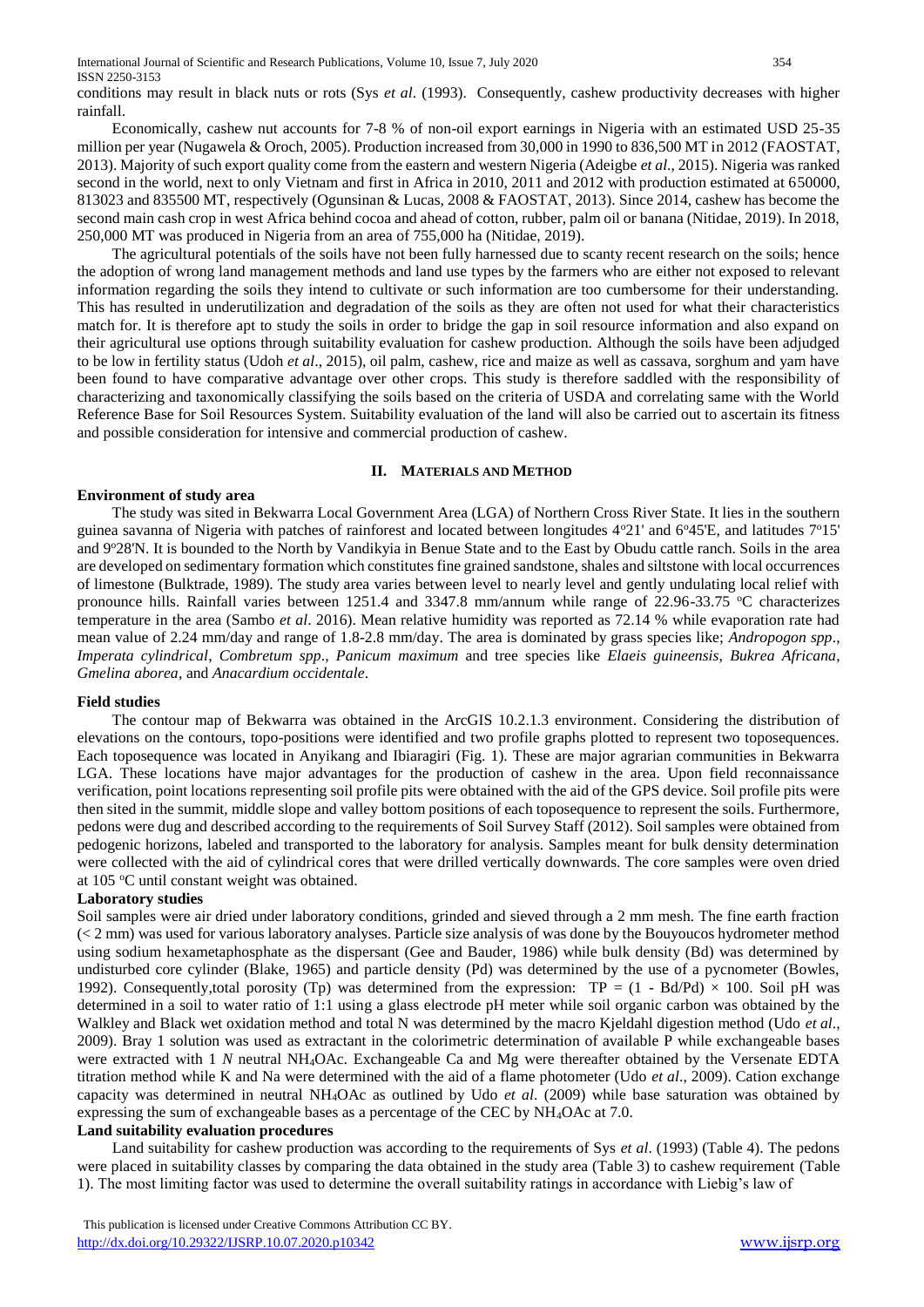

minimum.

 For the parametric (square root method) method, each limiting characteristic was rated as shown in Table 1. The potential and current indices of productivity (IP) for each pedon were computed using the equation: IP = A  $\sqrt{B/100}$  \* C/100 .... E/100; Where:

 $A =$  Overall lowest characteristic rating; B, C  $\ldots$  E = The lowest characteristic rating for each land quality group.

 Since there are often strong correlations within a land quality group, only one member with the least rating in each of climate (c), wetness (w), physical soil characteristics (s), soil fertility (f) and available nutrients (a) were used to calculate the index of productivity; current and potential productivity. In potential productivity, properties (organic C, total N and available P) that are easily altered by soil management procedures were masked.

**Fig. 1: contour and location map of Bekwarra with profile points**

| Table 1: Land requirement for Oil palm production indicating; Class, degree of limitation and rating scale |  |  |
|------------------------------------------------------------------------------------------------------------|--|--|

| Land                               | S <sub>1</sub>           |                  | S <sub>2</sub>         | S <sub>3</sub>         | N1                       | N2                       |
|------------------------------------|--------------------------|------------------|------------------------|------------------------|--------------------------|--------------------------|
| <b>Characteristics</b>             | $\boldsymbol{0}$         |                  | 2                      | 3                      |                          | 4                        |
| Rating scale                       | 100-95                   | 95-85            | 85-60                  | $60 - 40$              | $40 - 25$                | $25-0$                   |
| Climate (c)                        |                          |                  |                        |                        |                          |                          |
| MAR(mm/yr)                         | 1800-1600                | 1600-1200        | 1200-800               | 800-500                | ۰                        | $<$ 500                  |
|                                    | 1800-2000                | 2000-3000        | 3000-3800              | >3800                  |                          |                          |
| MAT (°C)                           | $>25$                    | $25 - 22$        | $22 - 20$              | $<$ 20                 |                          |                          |
| Wetness $(w)$                      |                          |                  |                        |                        |                          |                          |
| Flooding                           | Fo                       |                  | $\blacksquare$         | $\blacksquare$         | $\overline{\phantom{a}}$ | $F1+$                    |
|                                    | (No flooding)            |                  |                        |                        |                          | Severe; Every            |
|                                    |                          |                  |                        |                        |                          | year                     |
| Drainage                           | Good,                    | Good: moderate   | Imperfect +            | Imperfect +            | Poor but                 | Poor:<br>not             |
|                                    | moderate                 |                  | Fluctuating $H_2O$     | Permanent high         | drainable                | drainable                |
| Physical soil characteristics (s)  |                          |                  |                        |                        |                          |                          |
| Texture                            | C, SiC, SiCL,            | C,L,LfS,SCL,SL   | fS, LCS                | S, CS                  | $\blacksquare$           | SiC                      |
|                                    | CL, SiL, SC              |                  |                        |                        |                          |                          |
| Soil depth (cm)                    | >150                     | 150-100          | 100-50                 | $50 - 25$              |                          | <25                      |
| Soil fertility characteristics (f) |                          |                  |                        |                        |                          |                          |
| *CEC (cmol/kg)                     | >12.4                    | $8.5 - 12.4$     | $2.6 - 8.5$            | < 2.6                  | ÷.                       | $\overline{\phantom{a}}$ |
| BS(%)                              | $>35$                    | $35-20$          | $<$ 20                 |                        |                          |                          |
| $pH(H_2O)$                         | $6.0 - 5.5$ ,<br>$6.0 -$ | 5.5-5.2, 7.0-7.5 | $5.2 - 4.8, 7.5 - 8.0$ | $4.8 - 4.5, 8.0 - 8.5$ | <4.5                     | >8.5                     |
|                                    | 7.0                      |                  |                        |                        |                          |                          |
| Org. $C$ (%)                       | >1.5                     | $1.5 - 0.8$      | < 0.8                  |                        | $\overline{\phantom{a}}$ |                          |
| <b>Available nutrients (a)</b>     |                          |                  |                        |                        |                          |                          |
| $*Total N$ (%)                     | >0.07                    | $0.05 - 0.07$    | $0.03 - 0.05$          | < 0.03                 | $\overline{\phantom{a}}$ | $\overline{\phantom{a}}$ |
| *AvailableP(ppm)                   | $>40$                    | $11-40$          | $1 - 11$               | < 1.0                  | $\blacksquare$           | $\blacksquare$           |
| *Exch.K(cmol/kg)                   | >0.37                    | $0.27 - 0.37$    | $0.10 - 0.27$          | < 0.10                 | $\blacksquare$           | $\blacksquare$           |
|                                    |                          |                  |                        |                        |                          |                          |

Source: Sys *et al*. (1993); \*Widiatmaka *et al*. (2014)

 This publication is licensed under Creative Commons Attribution CC BY. <http://dx.doi.org/10.29322/IJSRP.10.07.2020.p10342> [www.ijsrp.org](http://ijsrp.org/)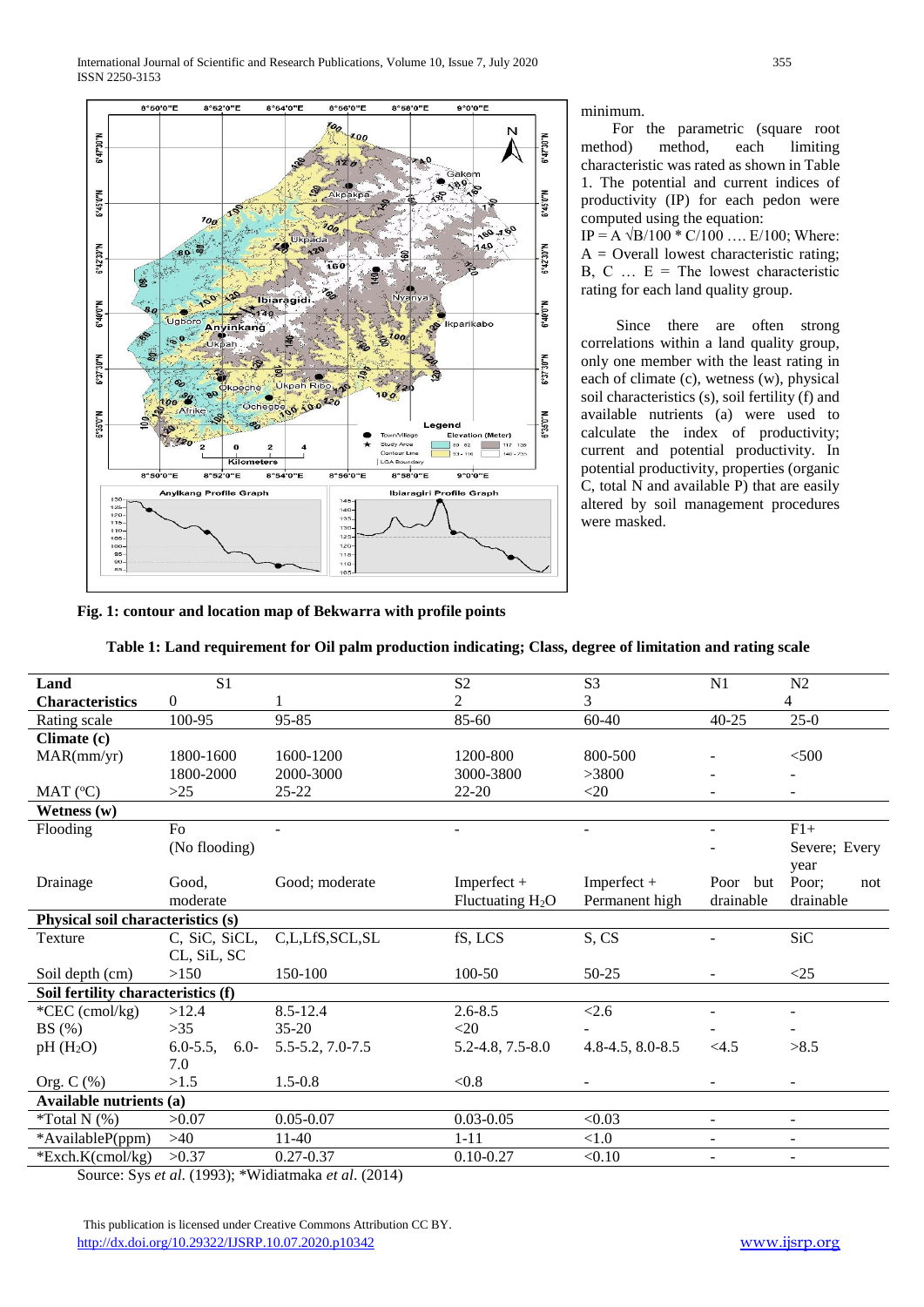#### **III. RESULTS AND DISCUSSION**

#### **Soil morphological properties**

 Dark reddish brown (5YR 3/4, 2.5YR 2.5/4), very dark greyish brown (10YR 3/2) to dark brown (10YR 3/3), and very dark gray (2.5YR 3/1) overlaid dark red (2.5YR 3/6) to red (2.5YR 4/8), dark brown (7.5YR 3/3) and red (2.5YR 4/6), and gray (7.5YR 5/1) colours in the crest, middle slope and valley bottom, respectively (Tables 2a,b,c). Reddish soil colour in the crest and middle slope is indicative of the presence of oxides and oxyhydroxides of iron and aluminum, and further suggests soil maturity or well-drained condition. Souza *et al*. (2019) attributed such colours to the presence of goethite and hematite.

#### **Table 2a: Morphological properties of the soils**

| Horizon       | Depth<br>(cm) | Soil Colour<br>(moist)                          | Mottling | Texture   | Structure | Consistence | Boundary      | Other characteristics                                                                                                                                |
|---------------|---------------|-------------------------------------------------|----------|-----------|-----------|-------------|---------------|------------------------------------------------------------------------------------------------------------------------------------------------------|
| Crestal soils |               |                                                 |          |           |           |             |               |                                                                                                                                                      |
|               |               | Pedon 1 (N06°40'500", E 008°52'054", 120m ASL)  |          |           |           |             |               |                                                                                                                                                      |
| Ap            | $0 - 33$      | 2.5YR 2.5/4                                     |          | gsl       | Wfgbk     | wss; mvfr   | $_{\rm CS}$   | Medium common pores;<br>many coarse roots; few iron<br>nodules; quartz mineral;<br>many ants and termites.                                           |
| Bt            | $33 - 72$     | 2.5YR 4/8                                       |          | scl       | mfmsbk    | wns; mvfr   | $\mathrm{cw}$ | Common moderate clay and<br>cutans<br>iron<br>on<br>pores;<br>common many fine medium<br>roots; iron nodules; many<br>quartz; few ants and termites. |
| Cr1           | $72 - 133$    | $2.5YR$ 4/8                                     |          | sl        | mmsbk     | wns: myfr   | gs            | Few thin cutans pores; few<br>common coarse roots; iron<br>nodules; many quartz.                                                                     |
| Cr2           | $133 - 200$   | $2.5YR$ 4/8                                     |          | sl        | wmsbk     | wns: myfr   |               | Few fine pores; few medium<br>roots; few iron nodules and<br>many quartz.                                                                            |
|               |               | Pedon 2 (N06°40'932", E 008°53'663", 145 m ASL) |          |           |           |             |               |                                                                                                                                                      |
| Ap            | $0 - 28$      | 5YR 3/4                                         |          | scl       | $2m$ sbk  | wss: mfr    | cs            | Very few fine thin clay<br>cutans pores; many common<br>pores; common medium<br>roots; ants and termites.                                            |
| Bt            | $28 - 105$    | $2.5YR$ 4/8                                     |          | sc        | $2m$ sbk  | wss; mf     | $\mathrm{cw}$ | Few thin clay cutans pores;<br>medium roots;<br>common<br>and ants; rock<br>termites<br>outcrop.                                                     |
| Cr1           | $105 - 147$   | 2.5YR 3/6                                       |          | <b>SC</b> | wm sbk    | wss; myfr   | gs            | Very few thin clay cutans on<br>pores; few very fine pores;<br>few very fine roots; ants,<br>termites.                                               |
| Cr2           | $147 - 200$   | 2.5YR 3/6                                       |          | gsc       | wm sbk    | ws; , mvfr  |               | Few moderate clays and iron<br>cutans on ped faces; iron<br>nodules; quartz; oxides of<br>iron.                                                      |

On the other hand, dark and brown colours common in the surface soils are due to the presence of decomposed organic matter. This result is similar to those of Bulktrade (1989) in the study area and Ahukaemere *et al*. (2013) on similar soils elsewhere. Furthermore, gray colours obtained in the valley bottom soils indicates loss of oxides of Fe and Al, as well as wetting. Similar colours were obtained by Ukut *et al*. (2014).

 Irrespective of the landscape positions, textural class in the surface soils was mainly loam with variable sand content giving rise to sandy loam and sandy clay loam. The subsurface soils seemed to have similar or finer textures across the landscapes. This suggests greater vertical than lateral movement of fine particles. Such textures are typical of sandstone soils and are responsible for the well-drained soil condition. Similar textures were obtained by Bulktrade (1989) while Laffan *et al.* (1998) obtained sandy loam, loamy sand and clay textures in the sandstone soils of Northern Tasmania, New Zealand.

 Soil consistence in the crest was slightly sticky when wet, and friable to very friable in moist condition for the surface soils while the underlying soils were more sticky (Tables 2a,b,c). However, consistence under moist condition ranged from friable to very friable and firm in the middle slope and valley bottom (Tables 2b,c). Ahukaemere *et al.* (2013) had consistence varying from friable to very firm in the surface soils and very friable to firm in the subsurface soils. Plant roots, ants and termites beyond 122 cm indicate the absence of physical impediments, as well as the availability of water and nutrients at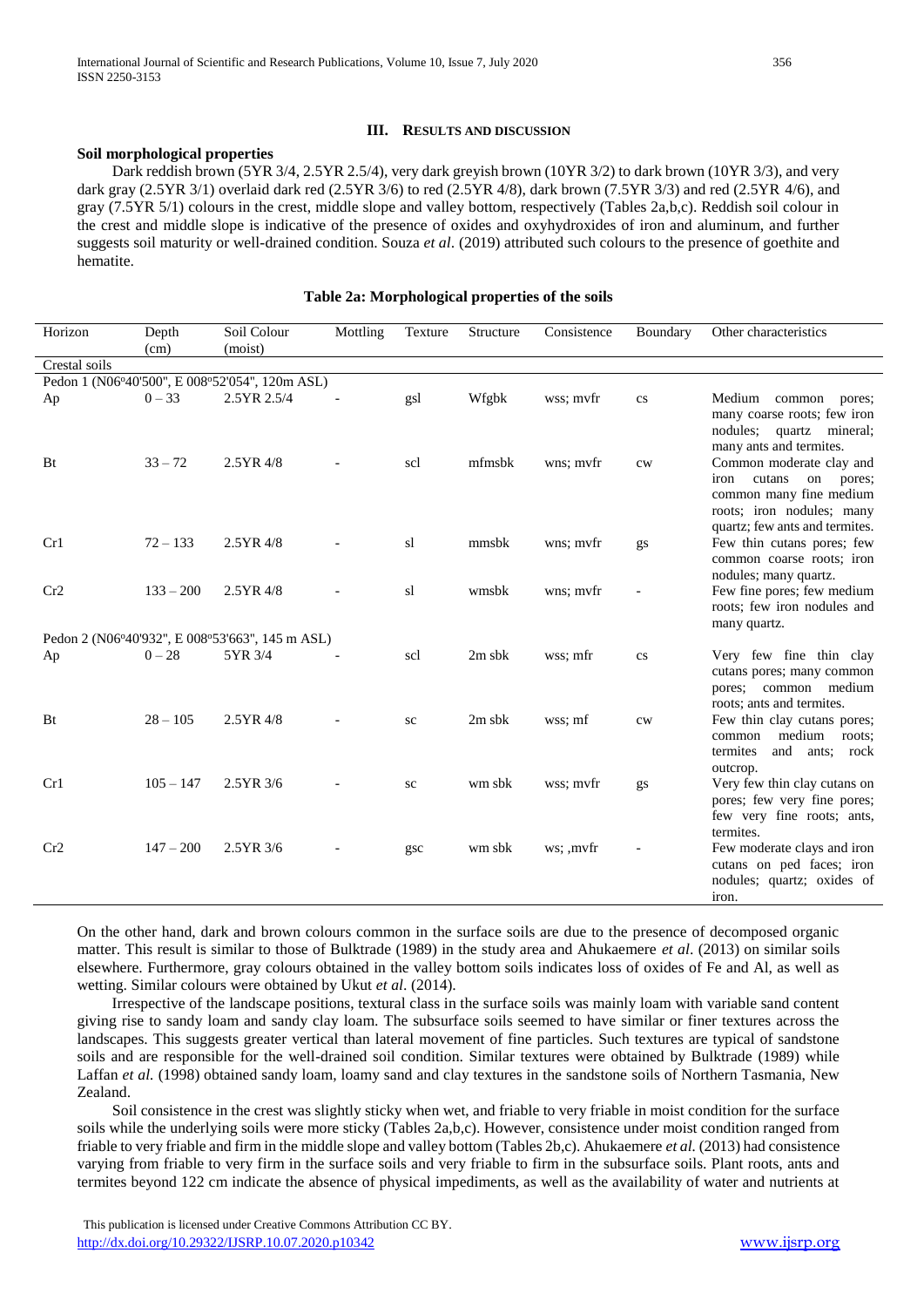such depths. Ants, worms and termites encourage decomposition and soil mixing. Clay cutans were found in almost all the subsurface horizons of the crest and middle slope soils (Tables 2a,b), and indicates soil maturity.

| Depth (cm)<br>Horizon |             | Soil Colour<br>(moist)                                     | Mottling | Texture | Structure           | Consistence | Boundary               | Other characteristics                                                                                                                          |
|-----------------------|-------------|------------------------------------------------------------|----------|---------|---------------------|-------------|------------------------|------------------------------------------------------------------------------------------------------------------------------------------------|
| Middle slope soils    |             |                                                            |          |         |                     |             |                        |                                                                                                                                                |
|                       |             | Pedon 3 (N 06°40'324", E 08°51'871", 105 m ASL             |          |         |                     |             |                        |                                                                                                                                                |
| Ap                    | $0 - 15$    | 10YR 3/2                                                   |          | sl      | wm gbk              | ws; mvfr    | $\mathbf{c}\mathbf{s}$ | Many common pores;<br>many few roots; many<br>quartz; many ants.                                                                               |
| B <sub>t1</sub>       | $15 - 43$   | 5YR 4/6                                                    |          | scl     | $2m$ sbk            | wss; myfr   | gs                     | Few thin clay cutans on<br>ped faces; quartz; very<br>few ants.                                                                                |
| B <sub>t2</sub>       | $43 - 97$   | 5YR 4/6                                                    |          | sc      | $2mc$ sbk           | wss; mvfr   | gs                     | Common<br>thin<br>clay<br>cutans on ped faces;<br>common medium coarse<br>roots; quartz; very few<br>ants.                                     |
| Cr1                   | 97-137      | 10YR 4/6                                                   | 10YR 6/6 | scl     | 1 <sub>mc</sub> sbk | wss; myfr   | cw                     | Common moderate iron<br>clay cutans on ped faces;<br>common very few pores;<br>few fine roots.                                                 |
| Cr2                   | 137-200     | 2.5YR 3/6                                                  | 10YR 6/4 | scl     | mcgbk               | wss; mvfr   |                        | Moderate clay cutans on<br>ped faces; few very fine<br>pores; quartz.                                                                          |
| Ap                    | $0 - 16$    | Pedon 4 (N 06°40'850", E 08°53'768", 135 m ASL<br>10YR 3/3 |          | gsl     | wmgbk               | wns; mfr    | $\mathbf{c}\mathbf{s}$ | Many common<br>pores;<br>many<br>coarse<br>roots;<br>quartz; few<br>ants.                                                                      |
| Bt                    | $16 - 69$   | 7.5YR 3/3                                                  |          | gsc     | wm gbk              | ws; mfr     | $g_{W}$                | common few roots; ants<br>Many medium pores;<br>common medium roots;<br>iron nodules; quartz;<br>very few ants; out crop of<br>sandstone rock. |
| BC                    | $69 - 122$  | 5YR 4/6                                                    |          | gsc     | wm sbk              | wss; mfr    | dw                     | moderate<br>Common<br>pores; clay cutans; few<br>common pores; few fine<br>nodules:<br>roots:<br>iron<br>quartz; very few ants.                |
| Cr                    | $122 - 200$ | 2.5YR 4/6                                                  |          | scl     | 2m sbk              | wss; ,mfi   |                        | Common thick clay<br>cutans on ped faces; few<br>medium pores; quartz.                                                                         |

### **Table 2b: Morphological properties of soils at the middle slope**

**Table 2c: Morphological properties of soils at the valley bottom**

| Horizon             | Depth $(cm)$ | Soil Colour                                    | Mottling    | Texture       | Structure         | Consistence | Boundary | Other characteristics                                                                                   |
|---------------------|--------------|------------------------------------------------|-------------|---------------|-------------------|-------------|----------|---------------------------------------------------------------------------------------------------------|
|                     |              | (moist)                                        |             |               |                   |             |          |                                                                                                         |
| Valley bottom soils |              |                                                |             |               |                   |             |          |                                                                                                         |
|                     |              | Pedon 5 (N 06°40'197", E 08°51'873", 88 m ASL  |             |               |                   |             |          |                                                                                                         |
| Ap                  | $0 - 20$     | $2.5$ YR $3/1$                                 | 7.5YR 4/4   | Scl           | 2mg               | wss: mvfr   | cs       | Few fine roots; worms and                                                                               |
| Cg1                 | $20 - 86$    | $2.5$ YR $5/6$                                 | $2.5YR$ 4/1 | scl           | 2 <sub>msbk</sub> | ws; mf      | gs       | ants.<br>Very few thin clay cutans on<br>ped faces; very few pores.                                     |
| Cg2                 | $86 - 130$   | $2.5$ YR $5/1$                                 | 5YR 4/6     | $\mathbf{c}$  | $2$ msb $k$       | wss.mf      |          | Few thin clay cutans on ped<br>faces; fine very few pores.                                              |
|                     |              | Pedon 6 (N 06°40'758", E 08°53'737", 113 m ASL |             |               |                   |             |          |                                                                                                         |
| Ap                  | $0 - 12$     | $7.5YR\,5/1$                                   |             | <sub>S1</sub> | wfg               | wss: myfr   | cs       | medium pores;<br>Common<br>many medium roots; ants<br>and cricket.                                      |
| Cg                  | $12 - 50$    | 7.5YR 5/2                                      | $2.5YR$ 4/1 | Scl           | wfg               | wss: mfr    |          | Common very few pores;<br>many medium roots; ants.<br>medium<br>pores;<br>common<br>medium roots; ants. |

Foot note: Texture: gr = gravel, Co = cobbles, L = loam, S = sand, C = clay; Structure: 1,2,3 = weak, moderate and strong, f,m.c = fine, medium and coarse; gr. abk and sbk = granular, angular blocky structure and sub-angular blocky structure; Consistence: w = wet, m = moist, s = slightly sticky, fr = friable,  $\tilde{f}$  = firm, v = very; Boundary: cs = clear smooth, ds = diffuse smooth, gs = gradual smooth, cw = clear wavy, dw = diffuse wavy, gw = gradual wavy; Asl: Above sea level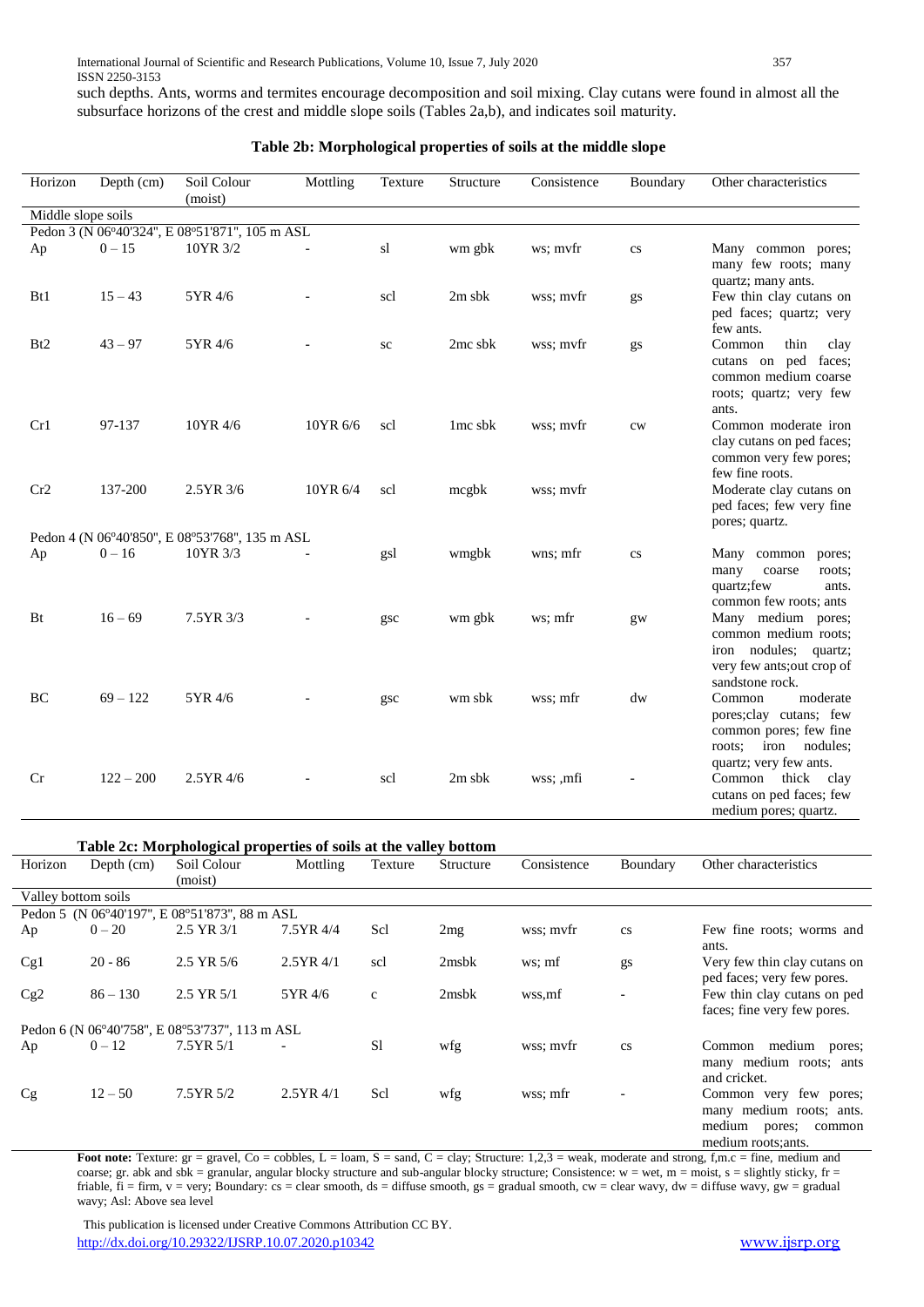The abundance and size of soil pores seemed to decrease with soil depth and down the slope, especially in the poorly drained valley bottom. The porous nature of soils in the crest and middle slope may have been responsible for its welldrained nature giving rise to bright colours.

#### **Soil physical properties**

 Physical properties of the soils are presented in Tables 3a,b,c. Particle size distribution of the soils indicates that sand content exceeded 500 g/kg in the surface soils with comparatively lower values in the subsurface soils. Also, values at the valley bottom appeared lower and suggest limited lateral movement of sand grains. Souza *et al*. (2019) obtained > 741 g/kg of sand in the soils overlying Piaui sandstone derived soils in Brazil

 High values of sand in the crest and middle slope affirms that the soils were developed *in situ* while the gently undulating landscape limited the movement of sand grains downslope. Such values of sand are likely to increase the infiltration rate, percolation and leaching, and reduce the availability of nutrients in the soil exchange complex. Similar results were obtained by Lawal *et al*. (2012) in Muma while higher values were obtained by Ahukaemere *et al*. (2013) and Udoh (2015) in the Southeastern and Niger Delta regions of Nigeria. However, Naganori *et al*. (1984) obtained lower values in Japan.

 Silt fraction was less than 290 g/kg in the entire soils and appeared higher in the valley bottom than other landscape positions. This suggests the ease with which finer particles are moved compared to sand. The finding agrees with the work of Naganori *et al*. (1984), Lawal *et al*. (2012) and Ahukaemere *et al.* (2013) while Udoh (2015) obtained values lower than seen in the present study.

 Clay fraction increased vertically downwards and downslope resulting in higher values in the B horizons and the valley bottom, respectively (Tables 3a,b,c). A further indication that clay particle sizes were easily moved compared to sand sizes.

| Table 3a: Physical properties of the soils in the crest |                                                                |         |          |         |          |                         |                 |           |           |            |  |  |  |
|---------------------------------------------------------|----------------------------------------------------------------|---------|----------|---------|----------|-------------------------|-----------------|-----------|-----------|------------|--|--|--|
| Horizon                                                 | Depth                                                          | Sand    | Silt     | Clay    | Text.    | $\mathbf{B} \mathbf{d}$ | $\overline{Pd}$ | TP        | <b>WC</b> | Air filled |  |  |  |
|                                                         | cm                                                             | ↞       | $g/kg -$ |         |          | ↞                       | $Mg/m^3$        |           | $\%$      |            |  |  |  |
| Pedon 1                                                 |                                                                |         |          |         |          |                         |                 |           |           |            |  |  |  |
| Ap                                                      | $0 - 33$                                                       | 740     | 140      | 120     | S1       | 1.56                    | 2.5             | 37.6      | 4.7       | 32.86      |  |  |  |
| Bt                                                      | 33-72                                                          | 590     | 100      | 310     | Scl      | 1.52                    | 2.2             | 30.9      | 6.1       | 24.8       |  |  |  |
| Cr1                                                     | 72-133                                                         | 620     | 190      | 190     | S1       | 1.43                    | 2.3             | 37.8      | 7.1       | 30.7       |  |  |  |
| Cr2                                                     | 133-195                                                        | 790     | 90       | 120     | S1       | 1.54                    | 2.6             | 40.7      | 8.2       | 32.5       |  |  |  |
| Pedon 2                                                 |                                                                |         |          |         |          |                         |                 |           |           |            |  |  |  |
| Ap                                                      | $0 - 28$                                                       | 580     | 180      | 240     | Scl      | 1.37                    | 2.4             | 42.9      | 5.3       | 37.6       |  |  |  |
| Bt                                                      | 28-105                                                         | 490     | 100      | 410     | Sc       | 1.26                    | 2.1             | 40        | 6.8       | 33.2       |  |  |  |
| Cr1                                                     | 105-147                                                        | 460     | 160      | 380     | Sc       | 1.48                    | 2.3             | 32.7      | 8.7       | 24         |  |  |  |
| Cr2                                                     | 147-200                                                        | 490     | 130      | 380     | Sc       | 1.63                    | 2.2             | 23.6      | 9.7       | 13.9       |  |  |  |
| Surface Mean                                            |                                                                | 660     | 160      | 180     | S1       | 1.47                    | 2.5             | 40.3      | 5         | 35.2       |  |  |  |
| <b>Surface Range</b>                                    |                                                                | 580-740 | 140-180  | 120-240 |          | $1.37 - 1.56$           | $2.4 - 2.50$    | 37.6-42.9 | 4.74-5.29 | 32.86-37.6 |  |  |  |
| Subsurface Mean                                         |                                                                | 570     | 128      | 300     | Scl      | 1.5                     | 2.3             | 28        | 8         | 26.52      |  |  |  |
| Subsurface Range                                        |                                                                | 460-790 | 90-190   | 120-410 |          | 1.26-1.63               | $2.1 - 2.6$     | 23.6-40.7 | 6.10-9.72 | 13.9-33.2  |  |  |  |
|                                                         | Table 3b: Physical properties of the soils in the middle slope |         |          |         |          |                         |                 |           |           |            |  |  |  |
| Horizon                                                 | Depth                                                          | Sand    | Silt     | Clay    | Text.    | <b>Bd</b>               | Pd              | <b>TP</b> | <b>WC</b> | Air filled |  |  |  |
|                                                         | cm                                                             | ◢       | $g/kg -$ |         |          | ◢                       | $Mg/m^3$        |           |           | $\%$       |  |  |  |
| Pedon3:                                                 |                                                                |         |          |         |          |                         |                 |           |           |            |  |  |  |
| Ap                                                      | $0 - 15$                                                       | 720     | 220      | 60      | S1       | 1.4                     | 2.2             | 36.4      | 5.26      | 31.1       |  |  |  |
| Bt1                                                     | 15-43                                                          | 610     | 130      | 260     | Scl      | 1.5                     | 2.6             | 42.3      | 5.84      | 36.5       |  |  |  |
| Bt2                                                     | 43-97                                                          | 580     | 40       | 380     | $\rm Sc$ | 1.65                    | 2.6             | 36.5      | 6.97      | 29.5       |  |  |  |
| Cr1                                                     | 97-137                                                         | 540     | 130      | 330     | Scl      | 1.48                    | 2.3             | 35.7      | 7.94      | 27.8       |  |  |  |
| Cr2                                                     | 137-200                                                        | 540     | 150      | 310     | Scl      | 1.28                    | 2.2             | 41.8      | 7.02      | 34.9       |  |  |  |
| pedon 4:                                                |                                                                |         |          |         |          |                         |                 |           |           |            |  |  |  |
| Ap                                                      | $0 - 16$                                                       | 680     | 200      | 120     | S1       | 1.42                    | 2.1             | 32.4      | 4.32      | 28.1       |  |  |  |
| Bt                                                      | 16-69                                                          | 560     | 80       | 360     | Sc       | 1.29                    | 2.8             | 53.9      | 6.56      | 47.3       |  |  |  |
| BC                                                      | 69-122                                                         | 490     | 160      | 350     | Sc       | 1.35                    | 2.3             | 41.3      | 6.93      | 34.4       |  |  |  |
| Cr                                                      | 122-200                                                        | 570     | 170      | 260     | Scl      | 1.49                    | 2.3             | 40.4      | 8.48      | 31.9       |  |  |  |
| Surface Mean                                            |                                                                | 700     | 210      | 90      | S1       | 1.41                    | 2.15            | 34.4      | 4.79      | 29.6       |  |  |  |
|                                                         |                                                                |         |          |         |          |                         |                 |           | $4.32 -$  |            |  |  |  |
| Surface Range                                           |                                                                | 680-720 | 200-220  | 60-120  |          | 1.4-1.42                | $2.1 - 2.2$     | 32.4-36.4 | 5.26      | 28.1-31.1  |  |  |  |
| Subsurface Mean                                         |                                                                | 558     | 123      | 321     | Scl      | 1.43                    | 2.44            | 47.7      | 7.11      | 34.6       |  |  |  |
|                                                         |                                                                |         |          |         |          |                         |                 |           | 5.84-     |            |  |  |  |
| Subsurface Range                                        |                                                                | 490-610 | 40-170   | 260-380 |          | 1.29-1.65               | $2.2 - 2.8$     | 35.7-53.9 | 8.48      | 27.8-47.3  |  |  |  |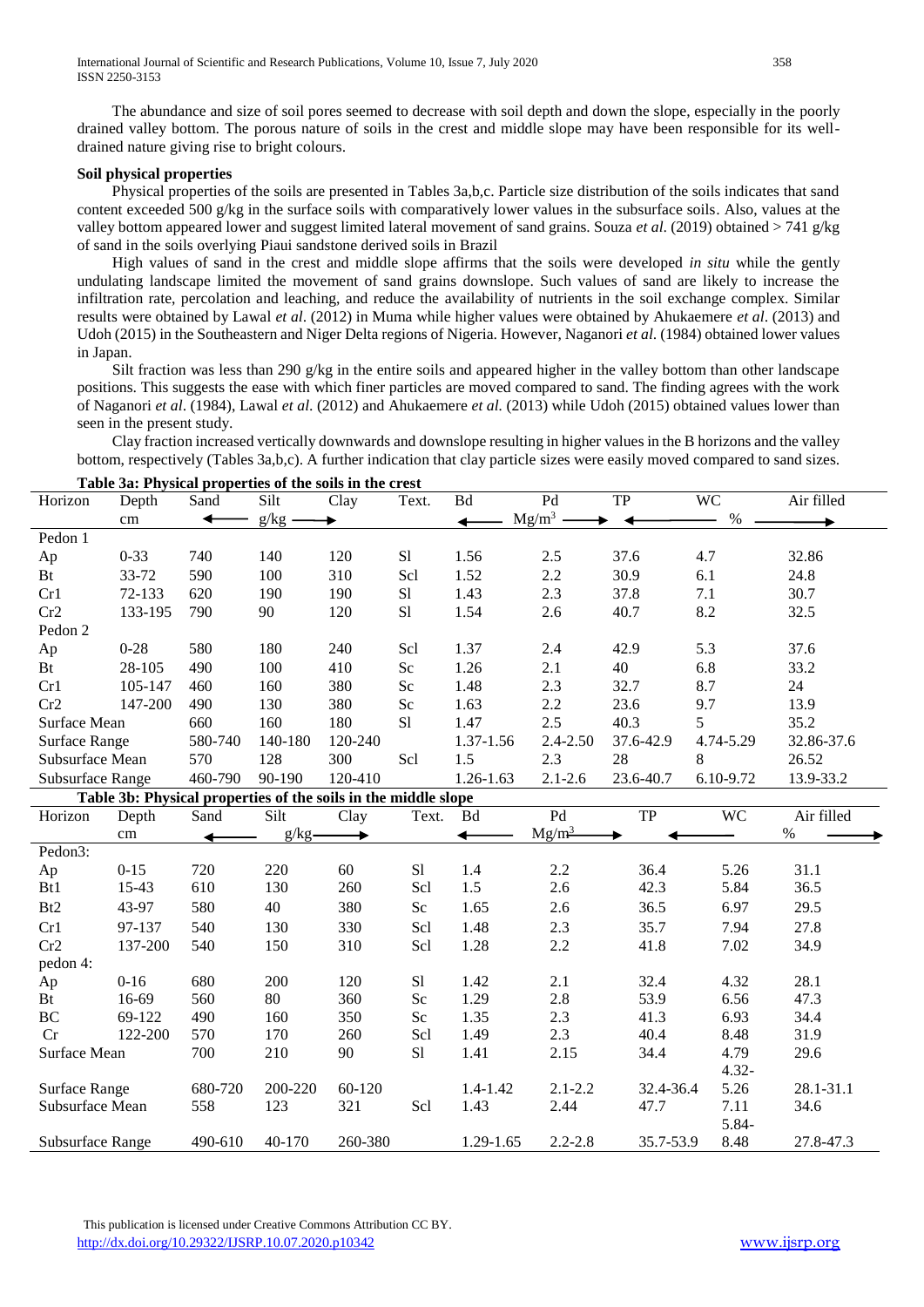| Horizon          | Depth    | Sand    | Silt     | Clay       | Text.           | <b>Bd</b> | Pd                | TP        | WС            | Air filled  |
|------------------|----------|---------|----------|------------|-----------------|-----------|-------------------|-----------|---------------|-------------|
|                  | cm       |         | $g/kg$ . |            |                 |           | Mg/m <sup>3</sup> |           | $% =$         |             |
| Pedon 5          |          |         |          |            |                 |           |                   |           |               |             |
| Ap               | $0 - 20$ | 520     | 260      | 220        | Scl             | 1.39      | 2.3               | 39.6      | 12.6          | 27          |
| Cg1              | 20-86    | 540     | 180      | 280        | Scl             | 1.51      | 2.4               | 37.1      | 14.1          | 23          |
| Cg2              | 86-130   | 390     | 100      | 510        | $\mathcal{C}$   | 1.45      | 2.4               | 39.6      | 15.1          | 24.5        |
| Pedon 6          |          |         |          |            |                 |           |                   |           |               |             |
| Ap               | $0-12$   | 620     | 290      | 90         | S1              | 1.09      | 2.3               | 52.6      | 21.5          | 31.1        |
| Cg               | 12.0-50  | 570     | 210      | 220        | Sc <sub>1</sub> | 1.4       | 2.3               | 39.3      | 24.4          | 14.9        |
| Surface Mean     |          | 570     | 275      | 155        | S1              | 1.24      | 2.3               | 46.1      | 17.1          | 29.1        |
|                  |          |         | $260-$   |            |                 |           |                   |           |               |             |
| Surface Range    |          | 520-620 | 290      | $90 - 220$ |                 | 1.09-1.39 |                   | 39.6-52.6 | $12.6 - 21.5$ | $27 - 31.1$ |
| Subsurface Mean  |          | 500     | 163      | 337        |                 | 1.4       | 2.4               | 38.7      | 17.9          | 20.8        |
|                  |          |         | $100 -$  |            |                 |           |                   |           |               |             |
| Subsurface Range |          | 390-570 | 210      | 220-510    |                 | 1.24-1.51 | $2.3 - 2.4$       | 37.1-46.1 | 14.1-24.4     | 14-24.5     |

Foot note: BD= Bulk density, Pd= particle density, TP= Total porosity, WC= Water content

Similar findings were reported by Souza *et al*. (2019) for the sandstone soils of Piaui, Brazil. Increasing clay content with depth, particularly in the B horizons is indicative of lessivation. Values obtained in this study are higher than those of Ahukaemere *et al*. (2013) and Udoh (2015) and corroborates those of Lawal *et al*. (2012).

 The coefficient of variation (CV) of silt and clay down the toposequences were 22 and 27 %, respectively for the surface soils, while sand had very low values. This suggests that surficial erosion or lateral movement encourages mainly fine particles; clay and silt.

The bulk density values ranged between 1.09 in the valley bottom and 1.65 Mg/m<sup>3</sup> in the middle slope of the soils (Tables 3a,b,c). Irrespective of the landscape positions, the surface mean values were within  $1.1 - 1.4$  Mg/m<sup>3</sup> suggested for cultivated loams (Donahue *et al.*, 1983), but were less than 1.60 Mg/m<sup>3</sup>. This indicates that air and water movement in the soils are optimum for plant growth (Esu, 2010). Also, particle density was slightly less than 2.65 Mg/m<sup>3</sup> (Table 2) recommended for mineral soils in the tropics (Blake, 1965). Such values may indicate lower amounts of oxides of Fe and Mn in the soils. Bulk and particle densities had very low variability with landscape position ( $CV < 7$ %).

 Forms of porosity and values obtained are presented in Tables 3a,b,c. Mean values of total porosity were less than 50 % while air-filled porosity (macro porosity) exceeded 25 % and volumetric water content (micro porosity) was quit low for the surface and subsurface soils of all the landscape positions. However, very high CV of water content  $(> 40 \%)$  between landscape positions irrespective of soil depth, indicates variation in soil drainage with depth and landscape position and agrees with the concept of a catena. Total porosity values were within the range of values obtained by Ahukaemere *et al*. (2013) in the false bedded sandstone derived soils of Southeastern Nigeria; however, Ahukaemere and Akpan (2012) had higher values of 26.76 - 43.02 % in soils of Amasiri in Ebonyi State, Nigeria.

#### **Chemical properties of the soils**

 Results of chemical properties of the soils are presented in Table 4. Mean soil pH values were comparatively higher in the subsurface soils (Table 4), and rated as severely and moderately acid for the entire soils (Holland *et al.,* 1989). Low pH in sandstone derived soils is attributed to low soil base status (Souza *et al*., 2019). This indicates that significant amounts of exchangeable  $Al^{3+}$  and H<sup>+</sup> may be present to significantly affect plant growth (Esu, 2010). The pH seems to have been more influenced by exchangeable  $H^+$  as its values were higher than exchangeable  $Al^{3+}$  in over 95 % of the horizons (Table 4). Consequently, exchangeable Al3+ was generally less than 2.1 cmol/kg as recommended by Holland *et al.* (1989) for most arable crops. Such values are not likely to be toxic to plant roots as to affect its proliferation. Sandstone derived soils seem to vary in pH with location (Ahukaemere *et al.,* 2013; Bulktrade, 1989). However, the pH values obtained by Ukut *et al.* (2014) in similar soils elsewhere were similar to those obtained in the present study. Very low CV for soil pH indicates that it is poorly influenced by the toposequences while exchangeable acidity had values that were  $> 20$  %.

 Soil organic carbon was rated low in the crest and valley bottom, but moderate in the middle slope (Table 4) (Holland *et al.,* 1989). The low soil organic carbon may be attributed to organic matter mineralization, loss to leaching, and bush burning. These values agree with those of Bulktrade (1989) in the Bekwarra area and vary with those of Ogunwale and Ashaye (1975). The CV of organic C was greater than 20 % and indicates variability with landscape position imposed by land use. Total N had similar trend as organic C and was rated as low to very low (Table 4) in the entire soils (Holland *et al.,* 1989). According to Eshett (1985), low nitrogen in an area is attributed to crop removal and rapid mineralization of organic matter. Laffan *et al.* (1998) obtained similar results in Northern Tasmania, New Zealand.

 The C/N values were less than the separating index of 25 (Paul and Clark, 1989) and 20 (Agbede, 2009) (Table 4), and were rated low. This ratio will encourage high level of microbial activity, increased decomposition of organic matter and corresponding release of nutrient elements into the soil solution for plant root uptake (Akpan-Idiok and Ofem, 2014). Available P was rated low (Holland *et al.* 1989) in the entire soils, however, the middle slope soils appeared to be comparatively higher than other landscape positions (Table 4). The surface soils had higher variation (CV) with landscape positions than the subsurface soils. Surface soils are most often manipulated than subsurface soils. This may be due to the influence of agricultural activities such as tillage, manure/fertilizer application, and fecal manure/fertilizer application, and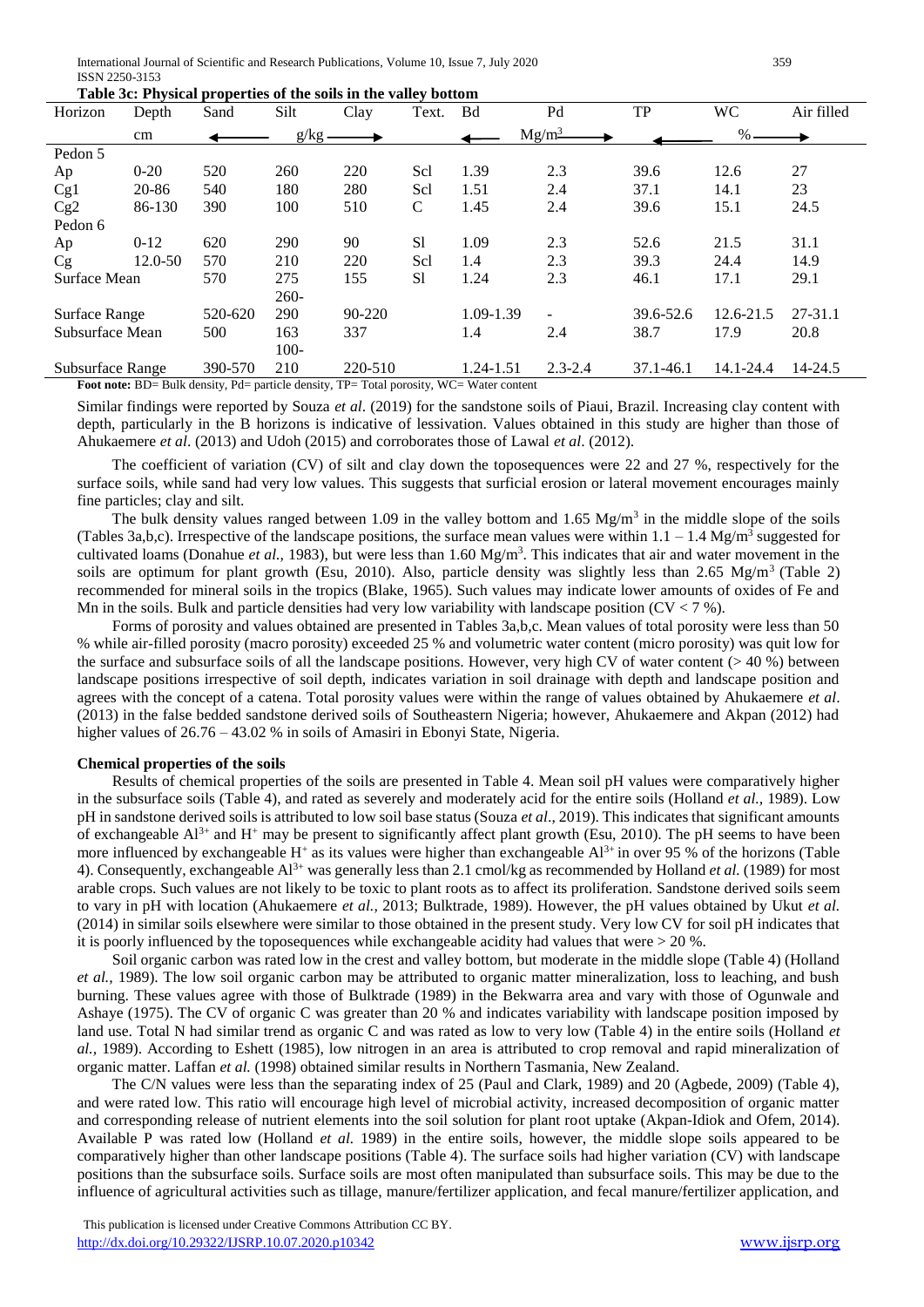### **Table 4: Chemical properties of the soils in the crest**

| Horizon          | Depth                                       | pH               | O <sub>C</sub>                   | T.N           | C/N        | Av.P           | Ca      | Mg           | $\bf K$  | Na       | $Al^{3+}$ | $\mathbf{H}^+$ | EA             | <b>CEC</b> | CEC/Clay      | <b>BS</b> | Ca/Mg    | Mg/K            |
|------------------|---------------------------------------------|------------------|----------------------------------|---------------|------------|----------------|---------|--------------|----------|----------|-----------|----------------|----------------|------------|---------------|-----------|----------|-----------------|
|                  | cm                                          | H <sub>2</sub> O | $\overline{\phantom{0}}$<br>g/kg | $\rightarrow$ |            | mg/kg          |         |              |          |          | cmol/kg   |                |                |            |               | $\%$      |          |                 |
| Crest            |                                             |                  |                                  |               |            |                |         |              |          |          |           |                |                |            |               |           |          |                 |
|                  | Pedon 1: Typic Haplustalf (Haplic Acrisols) |                  |                                  |               |            |                |         |              |          |          |           |                |                |            |               |           |          |                 |
| Ap               | $0 - 33$                                    | 5.5              | 0.64                             | 0.05          | 12.8       | 11             | 4       |              | 0.1      | 0.07     | 0.8       | 0.4            | 1.2            | 15         | 1.25          | 81        | 4        | 10              |
| Bt               | 33-72                                       | 6                | 0.56                             | 0.04          | 14         | 6              | 7.8     | 3            | 0.12     | 0.09     | 0.8       | 0.4            | 1.2            | 15         | 0.48          | 90        | 2.6      | $25\,$          |
| Cr1              | 72-33                                       | 6                | 0.09                             | 0.01          | 9          | 7              | 8       | 3.6          | 0.12     | 0.08     | 0.8       | 0.4            | 1.2            | 16         | 0.84          | 91        | 2.22     | 30              |
| Cr2              | 133-195                                     | 5.9              | 0.09                             | 0.01          | 9          | 3.12           | 6.5     | 1.5          | 0.11     | 0.09     | 0         | 1.2            | 1.2            | 15         | 1.25          | 87        | 4.33     | 13.64           |
| Pedon 2:         | <b>Typic Paleustalf</b>                     |                  | (Haplic Acrisols)                |               |            |                |         |              |          |          |           |                |                |            |               |           |          |                 |
| Ap               | $0 - 28$                                    | 5                | 0.84                             | 0.07          | 12         | 1.75           | 4.8     | 0.8          | 0.13     | 0.1      | 0.08      | 0.08           | 0.16           | 25         | 1.04          | 78        | 6        | 6.15            |
| <b>Bt</b>        | 28-105                                      | 5.5              | 0.38                             | 0.02          | 19         | 1.25           | 5.8     | 1.4          | 0.1      | 0.09     | 1.2       | 1.2            | 2.4            | 15         | 0.37          | 75        | 4.14     | 12.73           |
| Cr1              | 105-147                                     | 5.8              | 0.38                             | 0.02          | 19         | 0.37           | 6       | 1.4          | 0.11     | 0.08     | 1.2       | 0.8            | $\overline{2}$ | 26.6       | 0.68          | 79        | 4.29     | 12.73           |
| Cr2              | 147-200                                     | 6                | 0.14                             | 0.01          | 14         | 0.3            | 8.8     | 2.4          | 0.12     | 0.08     | 1.6       | 0.4            | $\overline{2}$ | 25         | 0.66          | 85        | 3.67     | 20              |
| Surface mean     |                                             | 5.25             | 0.74                             | 0.06          | 12.4       | 6.4            | 4.4     | 0.9          | 0.12     | 0.07     | 0.44      | 0.6            | 0.68           | 20         | 1.15          | 79.5      | 5        | 8.08            |
|                  |                                             | $5.0 -$          | $0.64 -$                         | $0.05 -$      | $12.0 -$   | $1.75-$        | $4.0 -$ | $0.8 -$      | $0.10-$  | $0.07 -$ | $O-$      | $0.40-$        | $0.16 -$       | $15.0 -$   | $1.04 - 1.25$ | 78.0-     | $4.00 -$ | $6.15 -$        |
| surface range    |                                             | 5.5              | 0.84                             | 0.07          | 12.8       | 11.0           | 4.8     | 1.0          | 0.13     | 0.10     | 0.80      | 0.80           | 1.2            | 25         |               | 81.0      | 6.00     | 10              |
| Subsurface mean  |                                             | 5.9              | 0.27                             | 0.02          | 14         | $\mathfrak{Z}$ | 7.15    | 2.22         | 0.11     | 0.06     | 0.69      | 0.73           | 1.67           | 18.67      | 0.71          | 84.5      | 3.21     | 16.9            |
|                  |                                             | $5.5 - 6$        | $0.09 -$                         | $0.01 -$      | $9.0 - 19$ | $0.30 -$       | $5.8 -$ | $1.4 -$      | $0.10 -$ | $0.08 -$ | $0-$      | $0.40 -$       | $1.20 -$       | $15.0 -$   | $0.37 - 0.84$ | $75.0 -$  | $2.22 -$ | $12.73-$        |
| subsurface range |                                             |                  | 0.56                             | 0.04          |            | 7.00           | 8.8     | 3.6          | 0.12     | 0.09     | 0.16      | 0.12           | 2.4            | 26         |               | 91.0      | 4.33     | 30              |
| middle slope     |                                             |                  |                                  |               |            |                |         |              |          |          |           |                |                |            |               |           |          |                 |
|                  | pedon 3: Typic Paleustalf (Haplic Acrisols) |                  |                                  |               |            |                |         |              |          |          |           |                |                |            |               |           |          |                 |
| Ap               | $0 - 15$                                    | 5.2              | 0.84                             | 0.07          | 12         | 9.25           | 7.6     | 1.8          | 0.12     | 0.09     | $\Omega$  | 0.8            | 0.8            | 14         | 2.33          | 92        | 4.22     | $\overline{15}$ |
| B <sub>t1</sub>  | 15-43                                       | 5                | 0.32                             | 0.02          | 19         | 1              | 5.2     | 0.8          | 0.1      | 0.07     | 0.24      | 2.56           | 2.8            | 30         | 1.15          | 69        | 6.5      | $8\,$           |
| B <sub>t2</sub>  | 43-97                                       | 5.8              | 0.32                             | 0.02          | 19         | 5.25           | 5       | 0.6          | 0.1      | 0.07     | 2.4       | 0.4            | 2.8            | 26         | 0.68          | 66        | 8.39     | 6               |
| Cr1              | 97-137                                      | 5.8              | 0.08                             | 0.01          | 8          | 1.25           | 5.6     | 0.8          | 0.11     | 0.09     | 1.6       | 1.2            | 2.8            | 18         | 0.55          | 70        | 7        | 7.27            |
| Cr2              | 137-200                                     | 5.8              | 0.16                             | 0.01          | 16         | 1.25           | 4.2     | 1.4          | 0.1      | 0.08     | 1.2       | 1.6            | 2.8            | 27         | 0.87          | 67        | 3        | 14              |
| pedon 4:         | Typic Paleustalf (Rhodic Luvisols           |                  |                                  |               |            |                |         |              |          |          |           |                |                |            |               |           |          |                 |
| Ap               | $0 - 16$                                    | 5.3              | 1.54                             | 0.13          | 11.8       | 6.12           | 6       | $\mathbf{1}$ | 0.11     | 0.08     | 0.8       | 0.4            | 1.2            | 14         | 1.17          | 86        | 6        | 9.09            |
| Bt               | 16-69                                       | 5                | 0.8                              | 0.07          | 11.4       | 2.5            | 5       | 0.8          | 0.12     | 0.09     | 1.2       | 1.6            | 2.8            | 26         | 0.72          | 68        | 6.25     | 6.67            |
| <b>BC</b>        | 69-122                                      | 5.1              | 0.16                             | 0.01          | 16         | 1.12           | 5.6     | $\mathbf{1}$ | 0.11     | 0.08     | 0.8       | 1.2            | 2              | 17         | 0.49          | 77        | 5.6      | 9.09            |
| Cr               | 122-200                                     | 5.2              | 0.1                              | 0.1           | 10         | 0.5            | 5.8     | 1.2          | 0.12     | 0.1      | 0.8       | 0.4            | 1.2            | 18         | 0.69          | 87        | 4.83     | 10              |
| Surface mean     |                                             | 5.25             | 1.19                             | 0.1           | 11.9       | 7.67           | 6.8     | 1.4          | 0.12     | 0.09     | 0.4       | 0.6            | $\mathbf{1}$   | 14         | 1.75          | 89        | 5.11     | 14.5            |
| surface range    |                                             | $5.20 -$         | $0.84 -$                         | $0.07 -$      | $11.8 -$   | $6.12 -$       | $6.0 -$ | $1.0 -$      | $0.11 -$ | $0.08 -$ | $0.00 -$  | $0.40-$        | $0.8 -$        | $0.0 -$    | 1.17-2.33     | 86.00-    | $4.22 -$ | $9.09 -$        |
|                  |                                             | 5.30             | 1.54                             | 0.13          | 12.0       | 9.25           | 7.6     | 1.8          | 0.12     | 0.09     | 0.08      | 0.80           | 1.2            | 14.0       |               | 92,00     | 6.00     | 15.00           |
| Subsurface mean  |                                             | 5.39             | 0.17                             | 0.02          | 14.2       | 1.84           | 5.2     | 0.94         | 0.11     | 0.08     | 1.18      | 1.28           | 2.46           | 23.1       | 0.74          | 72        | 5.93     | 8.02            |
|                  |                                             | $5.0 -$          | $0.08 -$                         | $0.01 -$      | $8.0 -$    | $0.50 -$       | $5.0 -$ | $0.6 -$      | $0.10-$  | $0.07 -$ | $0.24 -$  | $0.40 -$       | $1.20 -$       | $17.0 -$   | $0.49 - 0.87$ | 66.00-    | $3.00 -$ | $6.00-$         |
| subsurface range |                                             | 5.8              | 0.32                             | 0.07          | 19.0       | 5.25           | 5.8     | 1.4          | 0.12     | 0.10     | 1.60      | 2.56           | 2.8            | 30.0       |               | 87.00     | 8.39     | 10.00           |

**Footnote:** OC (Organic carbon); T.N (Total nitrogen); Av.P (available phosphorus); EA (Exchangeable acidity); CEC (cation exchange capacity); BS (Base saturation)

This publication is licensed under Creative Commons Attribution CC BY.

<http://dx.doi.org/10.29322/IJSRP.10.07.2020.p10342> [www.ijsrp.org](http://ijsrp.org/)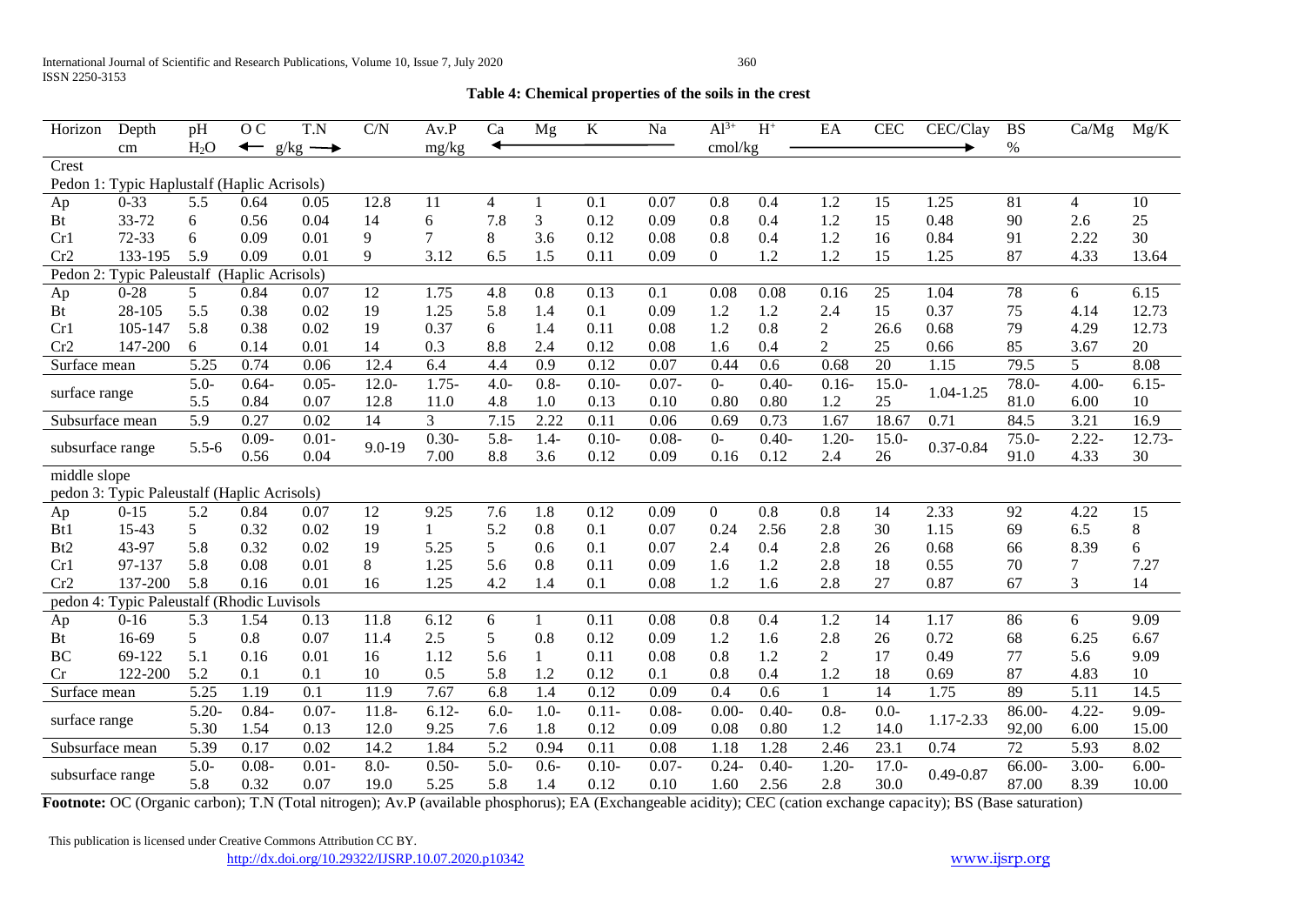#### International Journal of Scientific and Research Publications, Volume 10, Issue 7, July 2020 361 ISSN 2250-3153

fecal and leaf dropping as well as surficial erosion.

The soils exchange complex was dominated by exchangeable  $Ca^{2+}$  and  $Mg^{2+}$  with values that were rated as moderate (Holland *et al.*, 1989). Souza *et al.* (2019) also reported the dominance of Ca and Mg ions in sandstone derived soils in Piaui, Brazil. Exchangeable Ca had a range of  $4 - 8.8$  cmol/kg while exchangeable Mg ranged from 0.8 to 3.6 cmol/kg in the entire soils (Table 4). Values of exchangeable K<sup>+</sup> and Na<sup>+</sup> were rated low as they were less than 0.13 and 0.10 cmol/kg (Table 4), respectively (Holland *et al.*, 1989). Souza *et al.*, (2019) reported very low values for exchangeable K in

#### Table 4 Contd.

| Horizon                                          | Depth         | pH       | O <sub>C</sub> | T.N           | C/N     | Av.P     | Ca      | Mg       | K       | Na       | $Al^{3+}$      | $H^+$    | EA             | <b>CEC</b> | CEC/Clay      | <b>BS</b> | Ca/Mg    | Mg/K     |
|--------------------------------------------------|---------------|----------|----------------|---------------|---------|----------|---------|----------|---------|----------|----------------|----------|----------------|------------|---------------|-----------|----------|----------|
|                                                  | cm            |          | g/kg           | $\rightarrow$ |         | mg/kg    |         |          |         |          | cmol/kg        |          |                |            |               | %         |          |          |
|                                                  | valley bottom |          |                |               |         |          |         |          |         |          |                |          |                |            |               |           |          |          |
| pedon 5: Aquic Udorthents (Hypereutric Gleysols) |               |          |                |               |         |          |         |          |         |          |                |          |                |            |               |           |          |          |
| Ap                                               | $0 - 20$      | 5.2      | 0.86           | 0.07          | 12.28   | 1.12     | 5.4     | 0.8      | 0.1     | 0.08     | 0.8            | 0.4      | $\overline{2}$ | 32         | 1.45          | 84        | 6.75     | 8        |
| Cg1                                              | 20-86         | 5.7      | 0.36           | 0.02          | 18      | 5.5      | 6.8     | 1.4      | 0.11    | 0.07     | $\Omega$       | 1.2      | 1.2            | 26         | 0.93          | 87        | 4.86     | 12.73    |
| Cg2                                              | 86-130        |          | 0.16           | 0.01          | 16      | 3.12     | 5.4     | 1.6      | 0.1     | 0.07     | $\overline{0}$ | 0.4      | 0.4            | 50         | 0.98          | 94        | 3.38     | 16       |
| pedon 6: Aquic Udorthents (Hypereutric Gleysols) |               |          |                |               |         |          |         |          |         |          |                |          |                |            |               |           |          |          |
| Ap                                               | $0-12$        | 5.4      | 0.94           | 0.08          | 11.75   | 2.37     | 5.6     |          | 0.11    | 0.08     | 0.8            | 0.4      | 1.2            | 15         | 1.67          | 85        | 5.6      | 9.09     |
| Cg                                               | 12-50         | 5.       | 0.72           | 0.06          | 12      | 0.87     | 5       |          | 0.1     | 0.08     | 2              | 2.8      | 4.8            | 14         | 0.64          | 62        | 5        | 10       |
| Surface mean                                     |               | 5.3      | 0.9            | 0.075         | 12.05   | 75       | 5.5     | 0.9      | 0.11    | 0.08     | 0.8            | 0.4      | 1.2            | 23.5       | 1.56          | 84.5      | 6.18     | 8.55     |
|                                                  |               | $5.20 -$ | $0.86 -$       | $0.07 -$      | 11.8-   | $.12-$   | $5.4 -$ | $0.80 -$ | $0.10-$ | $0.00 -$ | $0.00-$        | $0.00 -$ | $0-$           | $15.0 -$   |               | $84.0-$   | $5.60-$  | $8.00 -$ |
| surface range                                    |               | 5.40     | 0.94           | 0.08          | 12.3    | 2.37     | 5.6     | 0.00     | 0.11    | 0.08     | 0.80           | 0.40     | .20            | 32         | 1.45-1.67     | 85.0      | 6.75     | 9.09     |
| Subsurface mean                                  |               | 5.23     | 0.41           | 0.03          | 15.33   | 3.16     | 5.73    | 1.33     | 0.1     | 0.07     | 0.67           | 1.47     | 2.13           | 30         | 0.85          | 81        | 4.41     | 12.9     |
|                                                  |               | $5.00-$  | $0.16-$        | $0.01 -$      | $12.0-$ | $0.87 -$ | $5.0-$  | -00.1    | $0.10-$ | $0.07 -$ | $0.00-$        | $0.40-$  | $0.40-$        | $14.0-$    | $0.64 - 0.98$ | $62.0-$   | $3.38 -$ | $10.0-$  |
| subsurface range                                 |               | 5.70     | 0.72           | 0.06          | 18.0    | 5.50     | 6.8     | .60      | 0.11    | 0.08     | 2.00           | 2.80     | 4.8            | 50         |               | 94.0      | 5.00     | 12.73    |

**Footnote:** OC (Organic carbon); T.N (Total nitrogen); Av.P (available phosphorus); EA (Exchangeable acidity); CEC (cation exchange capacity); BS (Base saturation)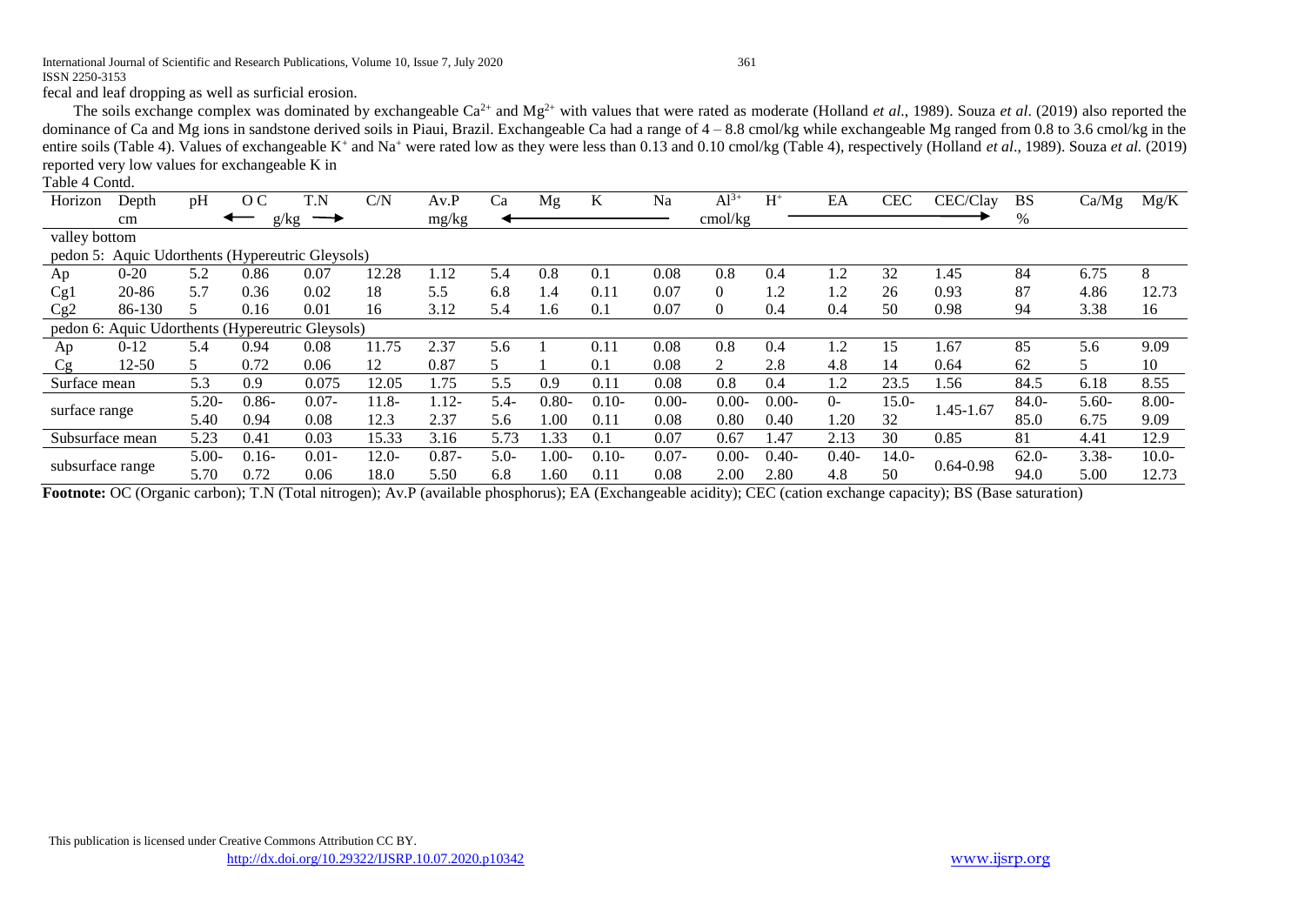sandstone derived soils with values approaching zero. These results are similar to those of Bulktrade (1989) in the study area. The exchangeable bases may have been weakly held in the exchange complex and then leached from the porous and sand dominated soils of the area. Soils limiting in  $K^+$  with coarse textures may not be highly suitable for Oil palm cultivation (Ofem *et al*., 2016), hence the evaluation of same soils for cashew production.

The exchangeable bases had CV values in the order  $Mg > Ca > Na > K$ , with Mg being the most variable down the toposequences.

 Cation exchange capacity by NH4OAc at pH 7.0 in the soils had ranges of 14-23.5 and 18.67-30.0 cmol/kg in the surface and subsurface soils (Table 4), respectively. These values are moderate to high (Holland *et al*., 1989). Lower values (<8.8 cmolc/kg) of CEC were reported by Souza *et al*. (2019). They further attributed the values to low clay content. Higher subsurface values indicate that clay may have been more responsible for the soils exchange capacity than organic matter. The soils are likely to encourage plants nutrients uptake and increase crop yield. Bulktrade (1989) obtained similar results in the study area while Udoh (2015) obtained lower values for similar soils elsewhere. The CV of CEC7 in the surface soils  $was > 20$  % and indicates higher variability in the surface soils of the toposequences.

 Base saturation (BS) values ranged between 66 and 92 % in the middle slope and crest and 14 - 50 % in the valley bottom (Table 4). Such values are high to very high (Holland *et al*., 1989) and indicate that the basic cations are in readily available forms for plant root uptake and correlates with the low values obtained for exchangeable aluminum which was within permissible levels. Similar values were obtained by Bulktrade (1989) and Udoh (2015) for sandstone soils in Bekwarra and Niger Delta region of Nigeria, while Naganori *et al.* (1984) obtained very low to moderate base saturation for the shattered sandstone soils in Southeast, Nigeria. The CV of BS down the toposequences was less than 7 % and described as low.

 The Ca-Mg ratio in the soils was either within the range of 3:1 to 5:1 or slightly higher than recommended for productive soils (Landon, 1991), an indication that the interaction between Ca and Mg is appropriate for the growth of crops. Though with moderate levels of Mg and low K, the ratios of the cations were high when compared to the critical level of 1:2 for productive soils (Landon, 1991). This indicates that the interaction between Mg and K in the soils is high enough to support the growth of crops. Mg in the form of  $Mg^{2+}$  is more likely to be available to crop plants in the soil relative to K (Akpan-Idiok and Ofem, 2014).

#### **Soil classification**

 Pedons in the crest and middle slope had high base saturation (NH4OAc pH 7) below the upper boundary of the argillic B horizons with values greater than 50 % as well as Ochric epipedons. The soils qualified as Alfisols. Ustic soil moisture regime qualified them as Ustalfs. Values obtained for CEC/clay in pedon 1 were also greater than 16 cmol/kg in all sub horizons with percent decrease in clay of > 20 % from horizons with maximum clay content. The soil qualified as Haplustalf. However, pedons 2 (crest), 3 and 4 (middle slope) had no densic, lithic or paralithic contacts within 150 cm of the soil surface. Also, with increasing depth the soils do not have clay decrease of 20 % or more from the maximum clay content while chroma of 5 or more was obtained with Hue of 7.5YR and 10YR in the argillic horizon of pedon 4 and Cr1 horizon of pedon 3 respectively. Pedons 2, 3 (Haplic Acrisols) and 4 (Rhodic Luvisols) qualified as Paleustalfs in the greatgroup and as Typic Paleustalf at the subgroup category while pedon 1 (crest) qualified as Typic Haplustalf (Haplic Acrisols).

 Valley bottom soils were formed over alluvium, shallow to water table and without pedogenic horizons except Ochric epipedons. They qualified as Entisols; however, the soils fail to meet the criteria of other suborders in Entisols and are classified as Orthents and as Udorthents in the great group category. Consequently, the soils have in all horizons but one within 100 cm of the mineral soil surface, chroma of 2 or less and also aquic conditions for some time of normal years. The soils in the valley bottom qualified as Aquic Udorthents (Hypereutric Gleysols) at the suborder category.

#### **Land evaluation for cashew production**

 Climate, wetness, physical soil properties as well as fertility qualities were optimum or near optimum for cashew production except limitations occasioned by organic C and available nutrients (a). However, poorly drained soils of pedons 5 & 6 were in addition, limited by poor drainage. Current index of productivity of the soils indicate that 33.3 % of the soils were marginally suitable (pedons 2 & 4), another 33.3 % was currently not suitable (pedons 1 & 3) while 33.3 % was permanently not suitable (pedons  $5 \& 6$ ) for the production of cashew. The soils were mainly limited by organic carbon and available nutrients (total N, available P and exchangeable K) while the poorly drained soils (pedons 5  $\&$  6) were in addition, limited by poor drainage and flooding. Organic matter content correlates with cashew nut/m<sup>2</sup> (Ngatunga *et al.*, 2001) and acts as the main source of phosphorus (Bleeker & Laut, 1987). Available P is an essential component of the cell nucleus in cashew (Widatmaka *et al*., 2014), however, delay maturity as well as shriveled seeds are sensitive symptoms of its deficiency (Aikpokpodion *et al*., 2009; Widiatmaka *et al*., 2014a). Consequently, Ibiremo *et al*., (2012) advocated the use of rock phosphates for treatment, while amended organic fertilizer improves the growth of the crop (Adeigbe *et al*., 2015).

 Potential index of productivity (IPp) presents a situation where measures are put in place to remove limitations present in IPc. Figs. 2a and b show the suitability classes for Cashew production in Anyikang and Ibiaragidi. Out of a total area of 82.17 ha evaluated, 65.3 % was moderately suitable while 34.7 % of the land area was not suitable for Cashew production in Anyikang. Similarly, Ibiaragidi occupied a total area of 38.08 ha with 77.5 % considered moderately suitable while 22.5 % was not suitable for cashew production.

 Limitations due to organic C, total N and available P were removed by simple application of organic matter (composted animal droppings and plant residues). Consequently,  $66.7\%$  of the soils (pedons 1, 2, 3 & 4) were upgraded to moderately suitable status while 33.3 % were currently not suitable (pedons  $5 & 6$ ).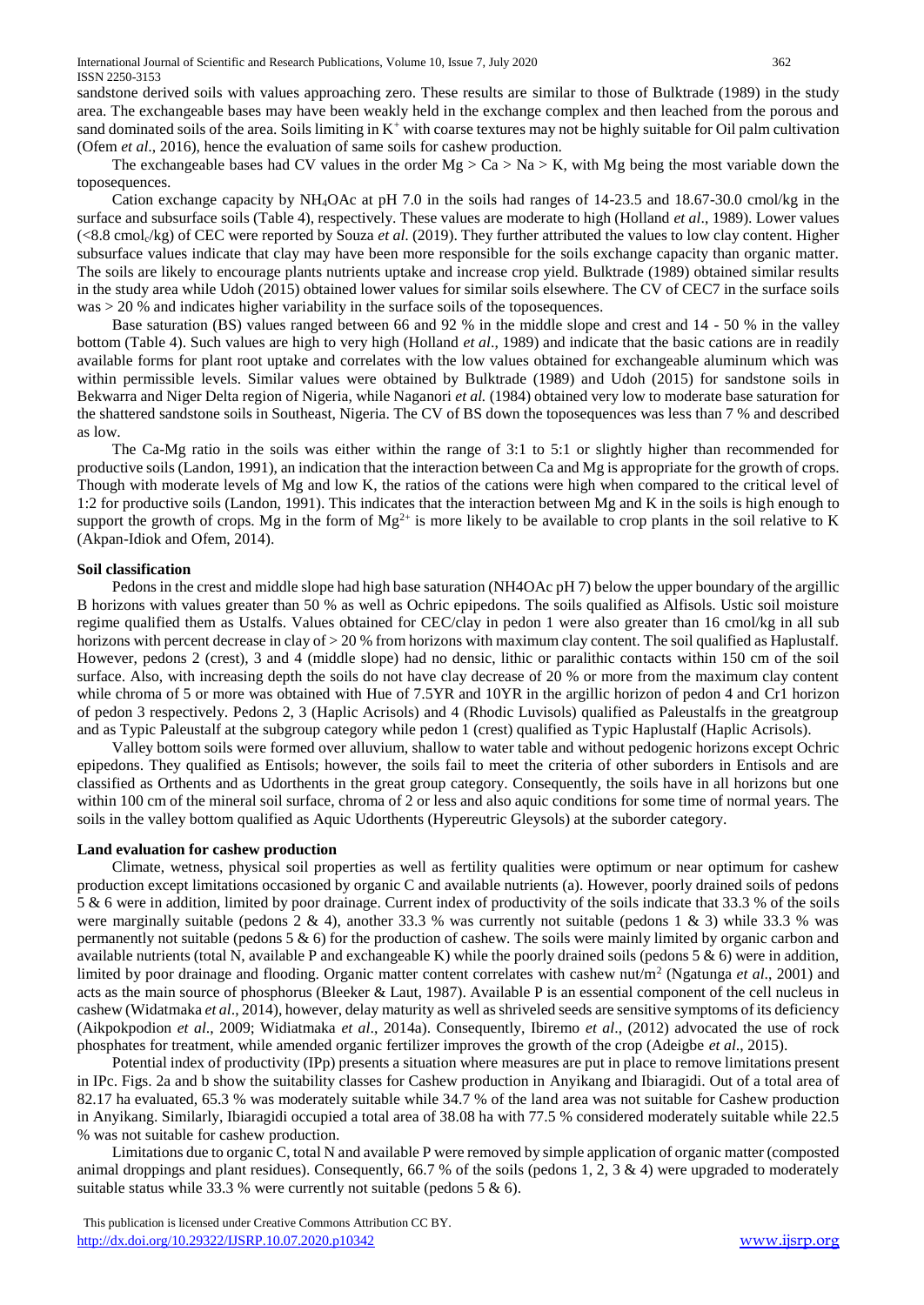On the contrary, Udoh *et al*. (2015) classified the sandstone soils of Akwa Ibom as highly and moderately suitable for cashew production. It is therefore necessary to make a change of the current land use for the tract of land. Major limitations were due to availability of nutrients (a) expressed by exchangeable K in the entire soils while drainage caused a major challenge for soils in the poorly drained areas. Results obtained by Udoh (2015) identified soil physical properties as the main constraint for cashew production in Akwa Ibom state. Poorly drained soils have reduced availability for exchangeable cations (Bleeker & Laut, 1987) while nitrogen has been described as a necessity during the growth stage of cashew tree (O'Farrell *et al*., 2002). It is important therefore, to increase N, P and exchangeable K for increased production of cashew (Widiatmaka *et al*. 2014).



**Fig. 2b: Potential suitability classes for Ibiaragidi**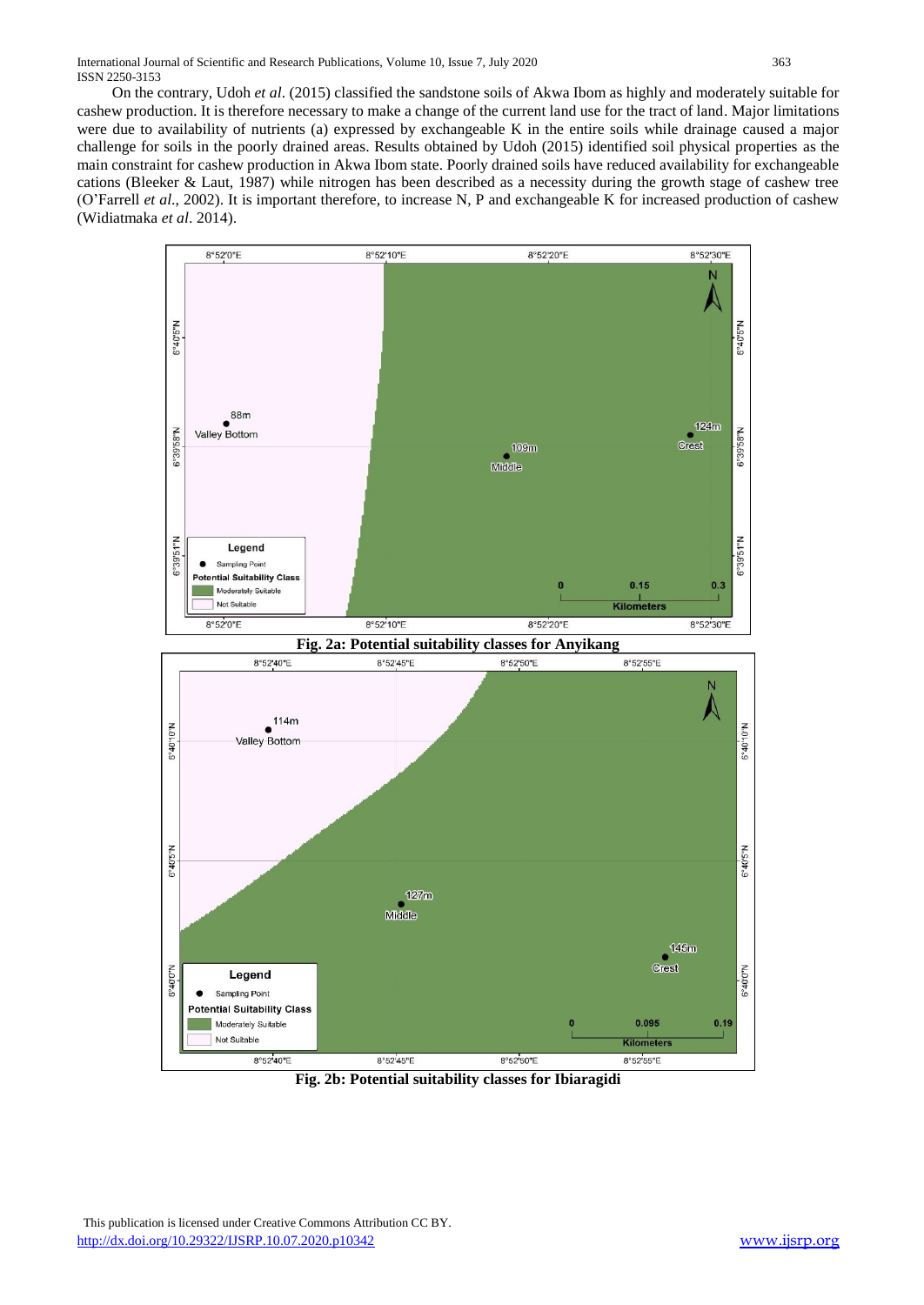#### **Table 5: Land characteristics data and rating of the soils**

| Ped | <b>MAR</b> | <b>MAT</b>  | Flood      | Drain.     | Text       | Depth      | <b>CEC</b> | <b>BS</b>  | pH                 | <b>OC</b> | TN        | AP        | Exch. K          | $_{\rm IPc}$       | IPp               |
|-----|------------|-------------|------------|------------|------------|------------|------------|------------|--------------------|-----------|-----------|-----------|------------------|--------------------|-------------------|
|     | mm/yr      | $\rm ^{o}C$ |            |            |            | cm         | cmol/kg    | %          | (H <sub>2</sub> O) | g/kg      |           | (ppm)     | $\text{cmol/kg}$ |                    |                   |
|     | 1983       | 27.9        | Fo         | Good       | SL.        | 195        | 15.3       | 87         | 5.9                | 0.35      | 0.03      | 6.8       | 0.11             |                    |                   |
|     | $S_1(100)$ | $S_1(100)$  | $S_1(100)$ | $S_1(100)$ | $S_1(90)$  | $S_1(100)$ | $S_1(100)$ | $S_1(100)$ | $S_1(100)$         | $S_3(55)$ | $S_3(55)$ | $S_2(70)$ | $S_2(70)$        | $N_1fa(38.7)$      | $S_2a(66.4)$      |
|     | 1983       | 27.9        | Fo         | Good       | <b>SC</b>  | 150        | 22.9       | 85         | 5.6                | 0.44      | 0.03      | 0.92      | 0.12             |                    |                   |
|     | $S_1(100)$ | $S_1(100)$  | $S_1(100)$ | $S_1(100)$ | $S_1(95)$  | $S_1(100)$ | $S_1(100)$ | $S_1(100)$ | $S_1(97)$          | $S_3(60)$ | $S_3(55)$ | $S_3(58)$ | $S_2(72)$        | $S_3fa(41.5)$      | $S_2a(69.1)$      |
|     | 1983       | 27.9        | Fo         | Good       | <b>SCL</b> | 145        | 23         | 73         | 5.5                | 0.34      | 0.03      | 3.6       | 0.11             |                    |                   |
|     | $S_1(100)$ | $S_1(100)$  | $S_1(100)$ | $S_1(100)$ | $S_1(90)$  | $S_1(100)$ | $S_1(100)$ | $S_1(100)$ | $S_1(95)$          | $S_3(55)$ | $S_3(55)$ | $S_2(65)$ | $S_2(70)$        | $N_1fa(38.7)$      | $S_2a(59.9)$      |
| 4   | 1983       | 27.9        | Fo         | Good       | <b>SCL</b> | 87         | 18.8       | 80         | 5.2                | 0.65      | 0.08      | 2.56      | 0.12             |                    |                   |
|     | $S_1(100)$ | $S_1(100)$  | $S_1(100)$ | $S_1(100)$ | $S_1(90)$  | $S_1(100)$ | $S_1(100)$ | $S_1(100)$ | $S_1(85)$          | $S_3(60)$ | $S_3(60)$ | $S_2(64)$ | $S_2(72)$        | $S_3fa(44.1)$      | $S_2a(63.0)$      |
|     | 1983       | 27.9        | F1         | <b>FGW</b> | <b>SCL</b> | 200        | 36.0       | 88         | 5.3                | 0.46      | 0.03      | 3.25      | 0.10             |                    |                   |
|     | $S_1(100)$ | $S_1(100)$  | $S_3(45)$  | $S_2(65)$  | $S_1(90)$  | $S_1(90)$  | $S_1(100)$ | $S_1(100)$ | $S_1(88)$          | $S_3(50)$ | $S_3(55)$ | $S_2(65)$ | $S_2(60)$        | $N_2wfa(22.4)$     | $N_1$ wa $(31.0)$ |
| 6   | 1983       | 27.9        | F1         | FGW        | <b>SL</b>  | 180        | 14.5       | 74         | 5.2                | 0.83      | 0.07      | l.62      | 0.11             |                    |                   |
|     | $S_1(100)$ | $S_1(100)$  | $S_3(45)$  | $S_2(65)$  | $S_1(90)$  | $S_2(60)$  | $S_1(100)$ | $S_1(100)$ | $S_1(85)$          | $S_3(60)$ | $S_3(60)$ | $S_2(60)$ | $S_2(70)$        | $N_2$ wfa $(20.9)$ | $N_1wa(26.9)$     |

N/B: MAR; Mean annual rainfall, MAT; Mean annual temperature, FGW; fluctuating ground water, IPc; Current or actual index of productivity, IPp; potential index of productivity; w; wetness, f; soil fertility, a; available nutrients, S<sub>2</sub>; Moderately suitable, S<sub>3</sub>; Marginally suitable, N<sub>1</sub>; Temporarily not suitable, N<sub>2</sub>; Permanently not suitable for the land use under consideration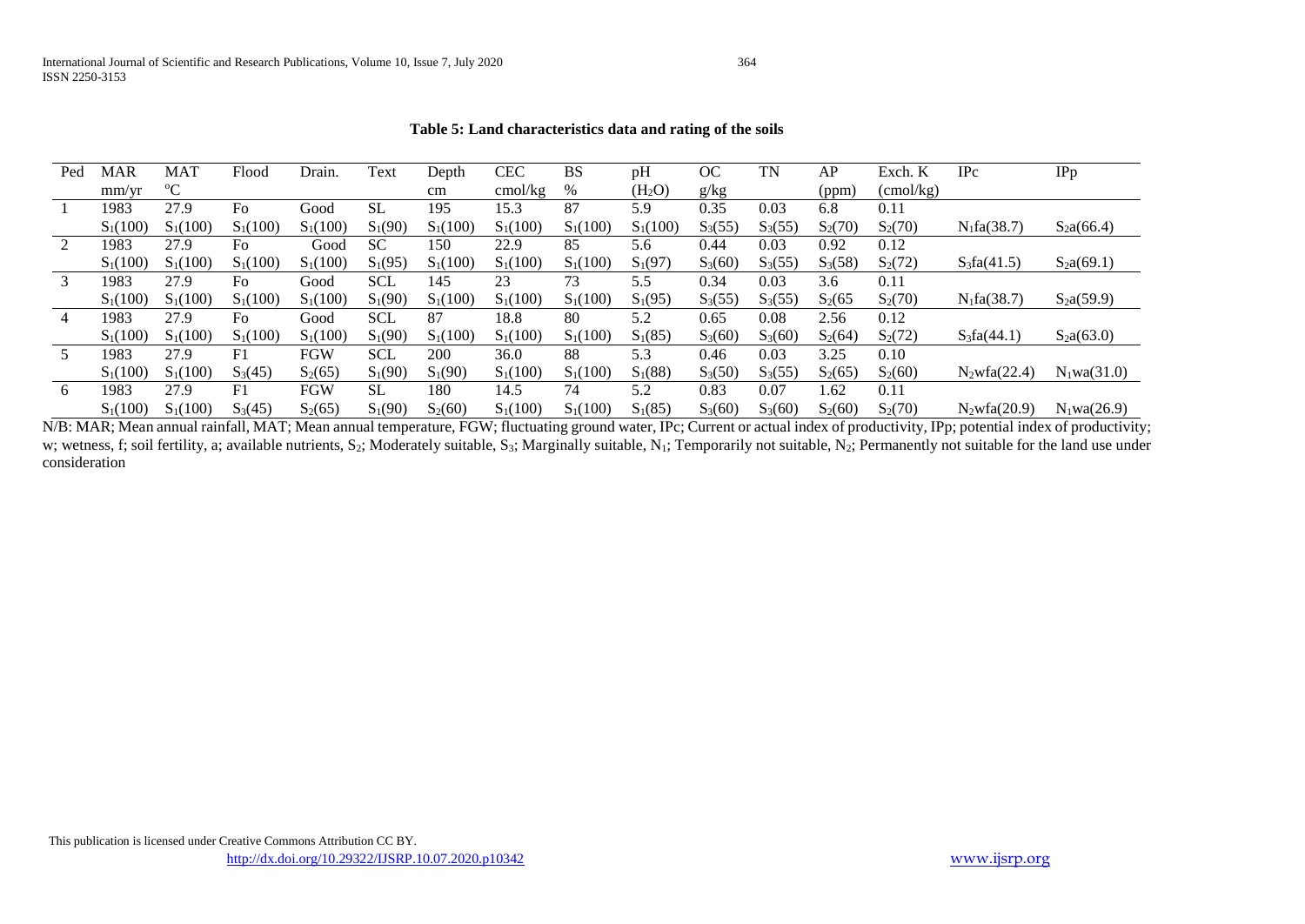#### **Conclusion and recommendations**

 The morphological, physical and chemical properties as well as classification of sandstone derived soils of Southern Guinea savanna in Bekwarra LGA were studied at various landscape positions and variability obtained in most soil properties. The soils were low in exchangeable cations and low to moderate in organic carbon with sand dominating the soil particle size distribution. However, soil CEC was moderate to high. At the subgroup category, pedon 1 was classified as Typic Haplustalf (Haplic Luvisols) while pedons 2 and 3 were classified as Typic Paleustalf (Haplic Luvisols) and pedon 4 as Typic Paleustalf (Rhodic Luvisols). Pedons 5 and 6 qualified as Aquic Udorthents (Hypereutric Gleysols). Land suitability evaluation indicated that the soils are most likely to improve upon proper management. Current index of productivity indicated marginal (S3) and not suitable classes (N1 & N2) which further advanced to moderately suitable (S2) and currently not suitable (N1), potentially for cashew production. It is advocated that farmer education should be intensified with the following site specific soil management procedures:

1. A combination of organic and inorganic fertilizers (Potassic fertilizer) should be used to boost soil productivity in the area.

2. Extremely acid soils affect the activities of most soil microbes and the availability of nutrients. Application of calcite and dolomite would not only attempt to solve acidity problems but also increase nutrients such as calcium and magnesium in the soils.

3. Mulching with organic plant residues should be encouraged. This will reduce the speed of run off and increase soil organic matter content thereby improving the structure of the sand dominated soils.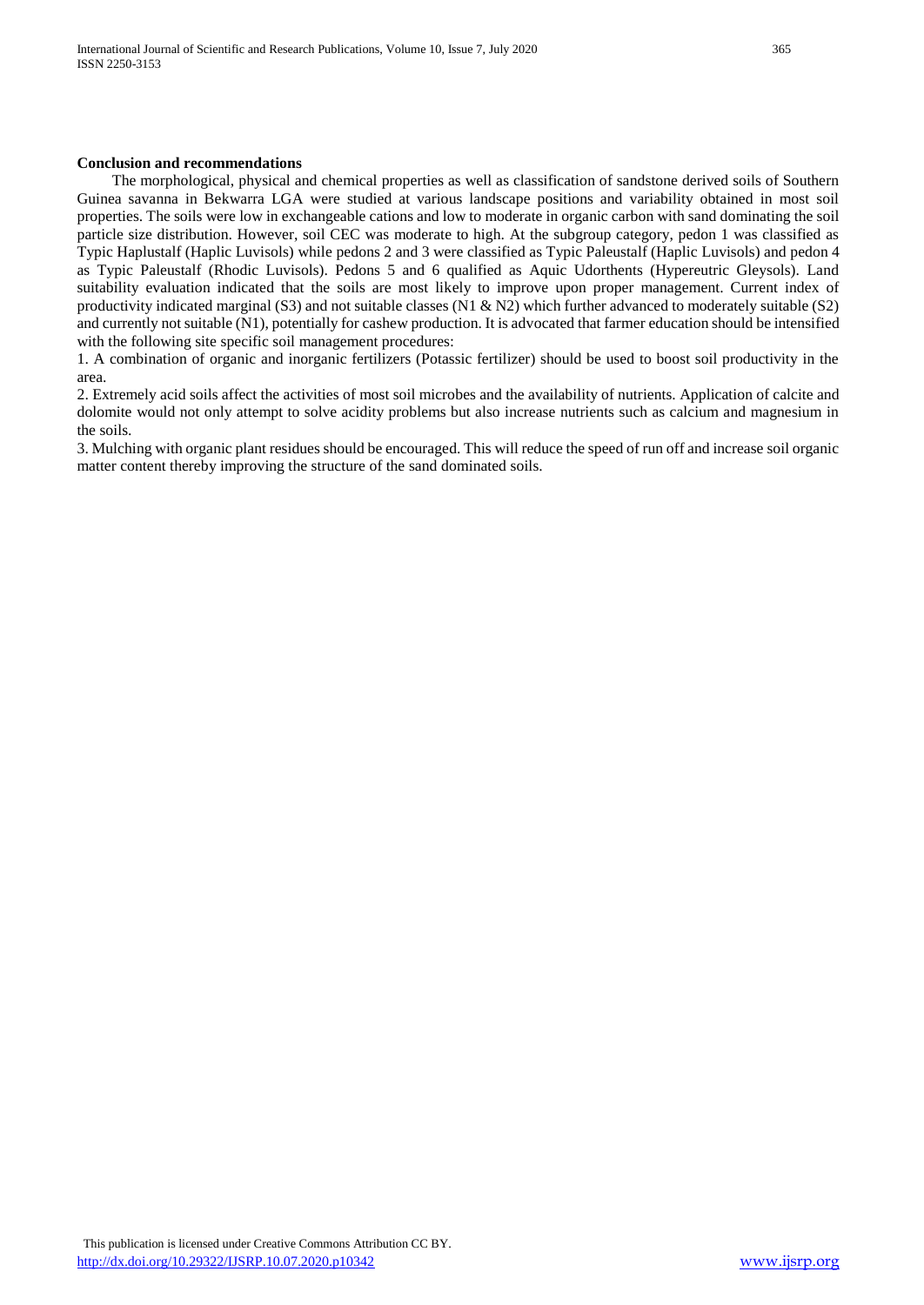#### **REFERENCES**

- [1] Adeigbe, O. O., Olasupo, F. O., Adewale, B. D. & Muyiwa, A. A. (2015). A Review of cashew research and production in Nigeria in the past four decades. Scientific research and essays, 10(5):196-209
- [2] Agbede, O. O. (2009). Understanding soil and plant nutrition. Petra Digital press, Nigeria. Pp. 300.
- [3] Ahukaemere, C. M & Akpan, E. I (2012). Fertility status and characterization of paddy soils of Amasiri in Ebonyi state, Southeastern Nigeria. PAT. 8(2): 159-168
- [4] Ahukaemere, C. M. Akamigbo, F. O. R & Onweremadu, E. U (2013). Soil colour and organic matter content as indicators of soil quality in False bedded sandstone soils in Southeastern Nigeria, Nigeria journal of Agriculture, food and Environment. 9(3): 6-11
- [5] Aikpokpodion, P. E., Uloko, B. & Edibo, G. (2009). Nutrient dynamics in soil and cashew (Anacardium occidentale L.) leaf and kernel in Kogi State, Nigeria. J. Appl. Biosci., 25: 1573-1578.
- [6] Akamigbo,F. O. R. & Asadu, C. I. A (1982). Influence of parent Materials on the Soils of Southeastern Nigeria. East Africa Agricultural and forestry journal 48: 81-91.
- [7] Akpan-Idiok, A. U & Ofem, K. I (2014). Physicochemical Characteristics, Degradation Rate and Vulnerability Potential of Obudu Cattle Ranch Soils in Southeast Nigeria, Open Journal of Soil Science, 4, 57-63
- [8] Blake, G. R. (1965). Bulk density. In Methodsof soil Analysis, C. A. Black (ED).American Society of Agronomy 9; 374-396,Madison,Wisconsin.
- [9] Bleeker, P. & Laut, P. (1987). A Soil Survey and Land Evaluation for Oil Palm and Cashew Nut of the Lockhart River Valley, Cape York, Queensland. Divisional Report 87 /1 CSIRO Institute of Natural Resources and Environment Division of Water Resources Research Canberra A.C. T. 67. Pp.
- [10] Bowles, J. E. (1992). Engineering Properties of Soil and their Measurement 4th (ed); Mcgraw Hills, Boston, Inc. Pp.32-36
- [11] Bulktrade & Investment Company Limited (1989). Soil and land use survey of Cross River State, main Report, Ministry of Agriculture and Natural Resources, Cross River State Nigeria.
- [12] Donahue, R. L., Miller, R. W. & Shickluwa, J. C. (1983). An introduction to soils and plant Growth5th, Ed. prentice Hall. Inc, Englewood cliffs, N. J, USA.
- [13] Eshett, E. T. (1985).Soil characteristics and farming systems in Northern Cross River State of Nigeria. Ph. D. Thesis submitted to Department of Agronomy, University of Ibadan, Nigeria.
- [14] Esu, I. E. (2004). Soil characterization and mapping for food security and sustainable environment in Nigeria. A key note address presented at the 29th Annual conference of the Soil Science Society of Nigeria held at the University of Agriculture, Abeucuta, Ogun State., December 6-10. 23pp.
- [15] Esu, I. E. (2013). Optimization of Value chain crop yields in the Nigerian Agricultural Transformation Agenda through soil survey and land evaluation. Proceedings of the 29th Annual Conference of the Soil Science Society of Nigeria, Nassarawa State University, Keffi, Nigeria. Pp. 1-9
- [16] Esu, I. E. (2010). Soil characterization, Classification and survey. Hinneman Educational Book publishers Plc. Nigeria p 233
- [17] FAO. (1994). Eco-crop 1. The adaptability level of the FAO crop environmental requirements database. Version 1.0. Land Resources Management and Conservation Service, FAO, Rome.
- [18] FAOSTAT. (2013). Food and Agriculture Organization Statistics.
- [19] Gee, G. N. & Bauder, J. N. (1986). Particle size Analysis. part 1. physical and mineralogical methods, Pp404-408.Madison, Wisconsin. USA.
- [20] Holland, M. D. G., Barton, A. D & Morph, S. T (1989). Land Evaluation for Agricultural Recommendation of Cross River National Park. Oban Division, prepared by Odwki, in collaboration with INNF.
- [21] Ibanga, I. J. (2006). Soil studies: The pedological Approach. Mesot printing and computers, Calabar, Nigeria.
- [22] Ibiremo, O. S., Ogunlade, M. O., Oyetunji, O. J. & Adewale, B. D. (2012). "Dry matter yield and nutrient uptake of cashew seedlings as influenced by arbuscular mycorrhizal inoculation, organic and inorganic fertilizers in two soils in Nigeria," ARPN: Journal of Agricultural and Biological Science, 7(3): 196–205
- [23] Laffan, et al., (1998). Some Properties of soils on Sandstone, granite and dolorite in relation to Dryand wet Eucalypt forest types in Northern Tasmania.
- [24] Landon, J. R. (1991). Booker Tropical Soil Manual. A soil book for soil Survey and agricultural evaluation in the tropics and subtropics, Longman NewYork. Pp.474
- [25] Lawal, B. A, Adeboye, M. K. A, Sado, P.A T, Elebiyo, M. G & Nwajoku, C. R. (2012). Properties, Classification and Agricultural potentials of lateritic soils of Minna in humid agroecological zone, Nigeria.
- [26] Naganori Y, Makoto N, Tetsuo M.& Teruo H. (1984). Formation of Imogolite and allophane in shattered sandstone underlying brown forest soils in Ehime Japan.
- [27] Ngatunga, E. L., Cools, N., Dondeyne, S. & Deckers, J. A. (2001). Soil suitability for cashew in South Eastern Tanzania. The Land (5)1: 3-16
- [28] Nitidæ (2019). The West African Cashew Sector in 2018; General Trends and Country Profiles: Analysis of Cashew Production, Processing and Trade in West Africa. Pierre RICAU
- [29] Nugawela, P. A. & Oroch, R. (2005). Cashew Subsector Strategic Framework. Promoting subsector strategic Framework. Promoting proper opportunities through commodities and service markers. Department for International Development (UK)- Nigeria
- [30] O'Farrell, P., Armour, J. & Reid, D. (2002) "The effect of nitrogen on cashew in north Queensland," RIRDC Publication no W02/001, RIRDC Project no DAQ-257A
- [31] Ofem, K. I., Akpan-Idiok, A. U., Afu, S. M & Esu, I. E (2016). Land suitability evaluation of residual and colluvio- alluvial soils for oil palm cultivation in Biase, Cross River State, Nigeria, African Journal of Agricultural Science and Technology (AJAST) Vol. 4, (4): 683-691
- [32] Ogunsina, B. S. & Lucas, E. B. (2008). Development of a manually operated cashew juice extractor. Agricultural Engineering International: The CIGR E J. 3(2)

 This publication is licensed under Creative Commons Attribution CC BY. <http://dx.doi.org/10.29322/IJSRP.10.07.2020.p10342> [www.ijsrp.org](http://ijsrp.org/)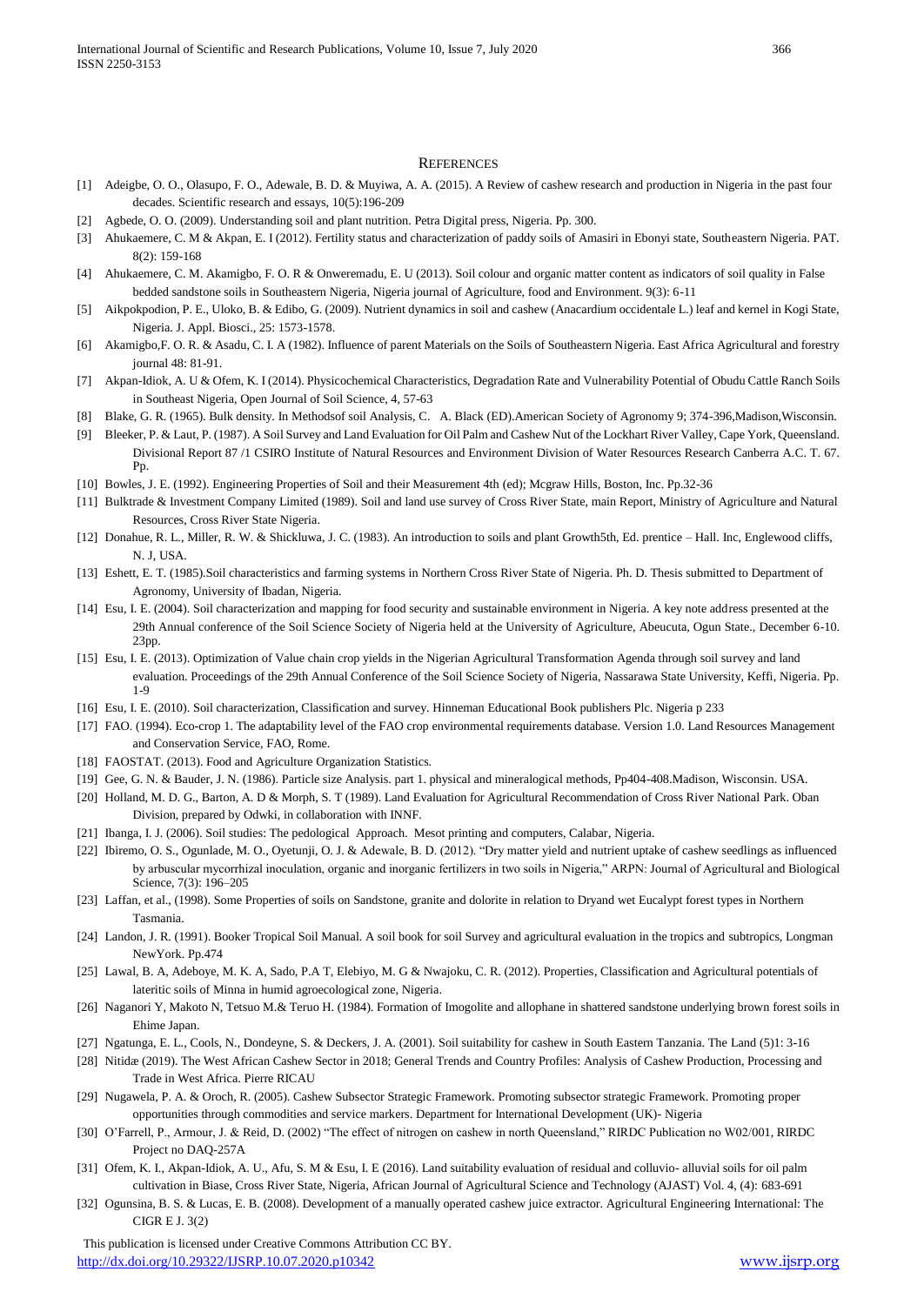- [33] Ogunwale, J. A. & Ashaye, T. I. (1975). Sandstone-Derived Soils of a Catena at Iperu, Nigeria.
- [34] Paul, E. A. & Clark, F. E (1989). Soil Microbiology and Biochemistry. Academic press, San Diego.
- [35] Sambo, E. E, Ufoegbune, G. C, Eruola, A. O. & Ojekunle, O. Z. (2016) Impact of Rainfall Variability on Flooding of Rivers in Cross River Basin, Nigeria. Nigerian Meteorological Society (NMETS), "Climate Variability and Change: Impact, Science, Innovation and Policy" at Federal College of Education Osiele, Abeokuta. 21 - 24 November, 2016
- [36] Souza, D. F., Barbosa, R. S., Bezerra da Silva, Y. J., Soares de Moura, M. C. Porto de Oliveira, R. & Martins, V. (2019). Genesis of sandstonederived soils in the Cerrado of the Piauí State, Brazil. Ambiente & Água - An Interdisciplinary Journal of Applied Science ISSN 1980-993X – doi:10.4136/1980-993X
- [37] Schoenmaker, B. (1998). Growing Cashew in Costa Rica. Coordinator Wageningen Agricultural University, 41pp
- [38] Soil Survey Staff (2012). Field book for describing and sampling soils, Version 3.0. National Soil Survey Centre, Natural Resources Conservation Service, USDA Lincoln Nebraska.1-1:9-13.
- [39] Stevenson, T. (2005). The Sothby's Wine Encyclopedia. Dorling Kindersley. Pp. 16.
- [40] Sys, I. C., Ranst, E. V., Debaveye, I. J. & Beernaert, F. (1993). Land evaluation part 3: Crop requirements. Agricultural publications No. 7. 189pp.
- [41] Udo, E. J., Ibia, T. O, Ogunwale, J. A., Ano, A. O & Esu, I. E (2009). Manual of Soil, Plant and Water Analyses. Sibon books Ltd. Lagos, Nigeria.
- [42] Udoh, B. T (2015). Suitability of soils derived from sandstone and beach sands for Cashew (Anacardium occidentials and Coconut (Cocos nucifera) cultivation in the Niger Delta Area, Nigeria. Sky journal of soils and Environmental management, 4(2): 22-33.
- [43] Widiatmaka, A., S., Anas, I., Usman, D., Muhammad, H. & Ari, K.. (2014). Establishing Land Suitability Criteria for Cashew (Anacardium occidentale L.) in Indonesia. Applied and Environmental Soil Science, 14 Pp. http://dx.doi.org/10.1155/2014/743194